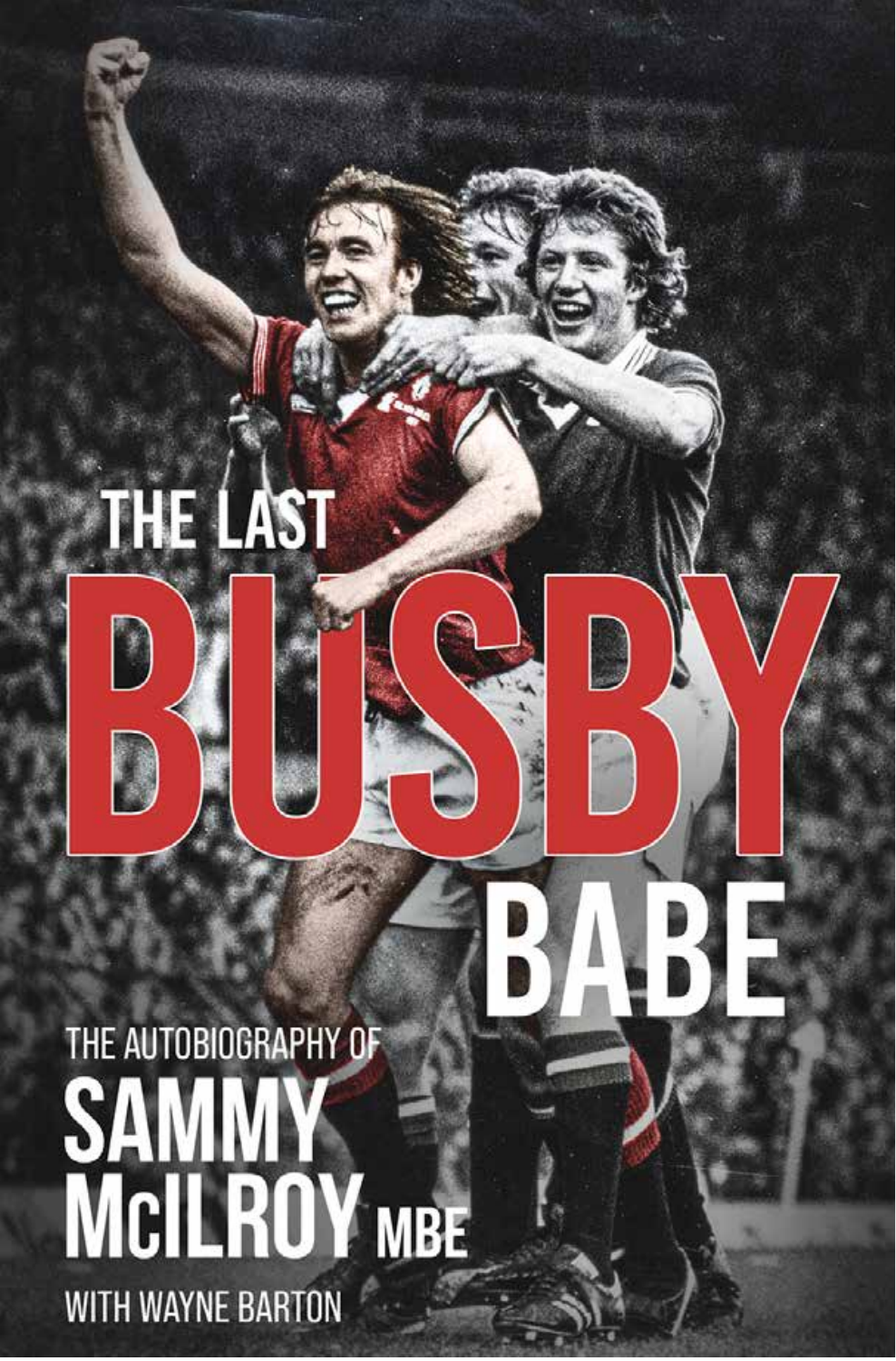## **THE LAST** BUSBY **BABE**



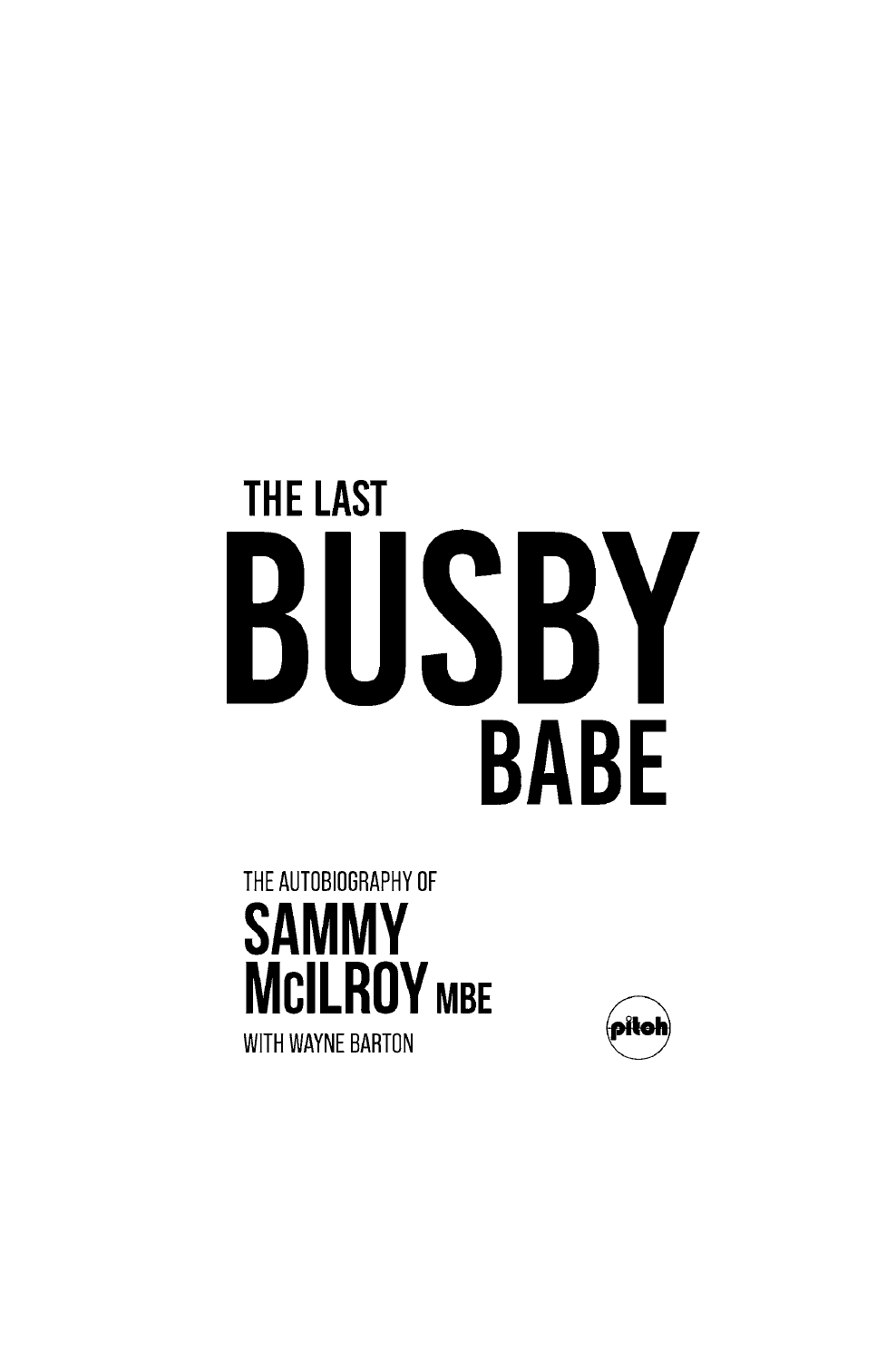## Contents

| Foreword by Alex Stepney<br>10         |
|----------------------------------------|
| Introduction by Norman Whiteside<br>12 |
| 15                                     |
| 37                                     |
| 47                                     |
| 72                                     |
| 83                                     |
| 96                                     |
|                                        |
|                                        |
|                                        |
|                                        |
|                                        |
|                                        |
|                                        |
|                                        |
|                                        |
|                                        |
|                                        |
|                                        |
|                                        |
| .281                                   |
|                                        |
| . 310                                  |
|                                        |
|                                        |
|                                        |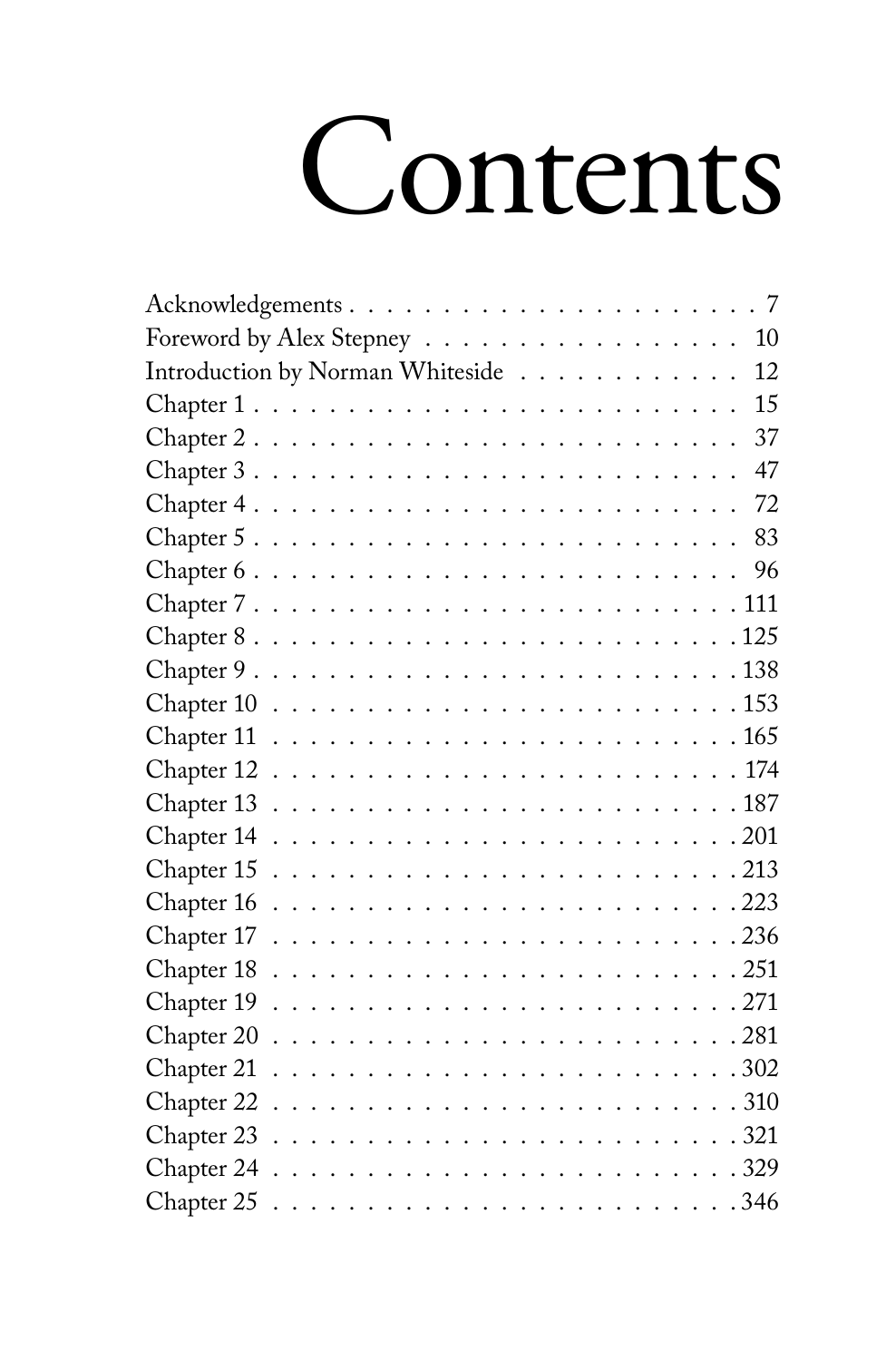# 1

I WAS eight or nine when football really began to get a grip of me. I was a schoolboy at Mersey Street Primary School, right across the road from my house on Severn Street in east Belfast. I think an obsession with football was the case for every lad my age, especially where we lived, just down the road from the Cregagh estate. That was where the Best family lived. We knew all about George, the boy of the family, who had gone over to England to play for Manchester United. He'd quickly become one of their best players and he was still a teenager. If you had any interest in football and you lived in my area, George Best was the name on everyone's lips. In these days, before every house was fortunate enough to have a television – and I grew up in one which wasn't – then you'd get your information from the radio, newspaper, and word of mouth. And hearing what one of the boys from our neighbourhood was doing across the water for one of the biggest clubs in football was the kind of thing that made every boy want to get a football and go out on to the field. Maybe we could be next.

When you are so young, you dream, without being conscious of the reality. The dreams happen away from the pitch. When you're on it you're learning to play and you're just loving the fun of it. I was in the school team and I was captain of it at nine. We won everything.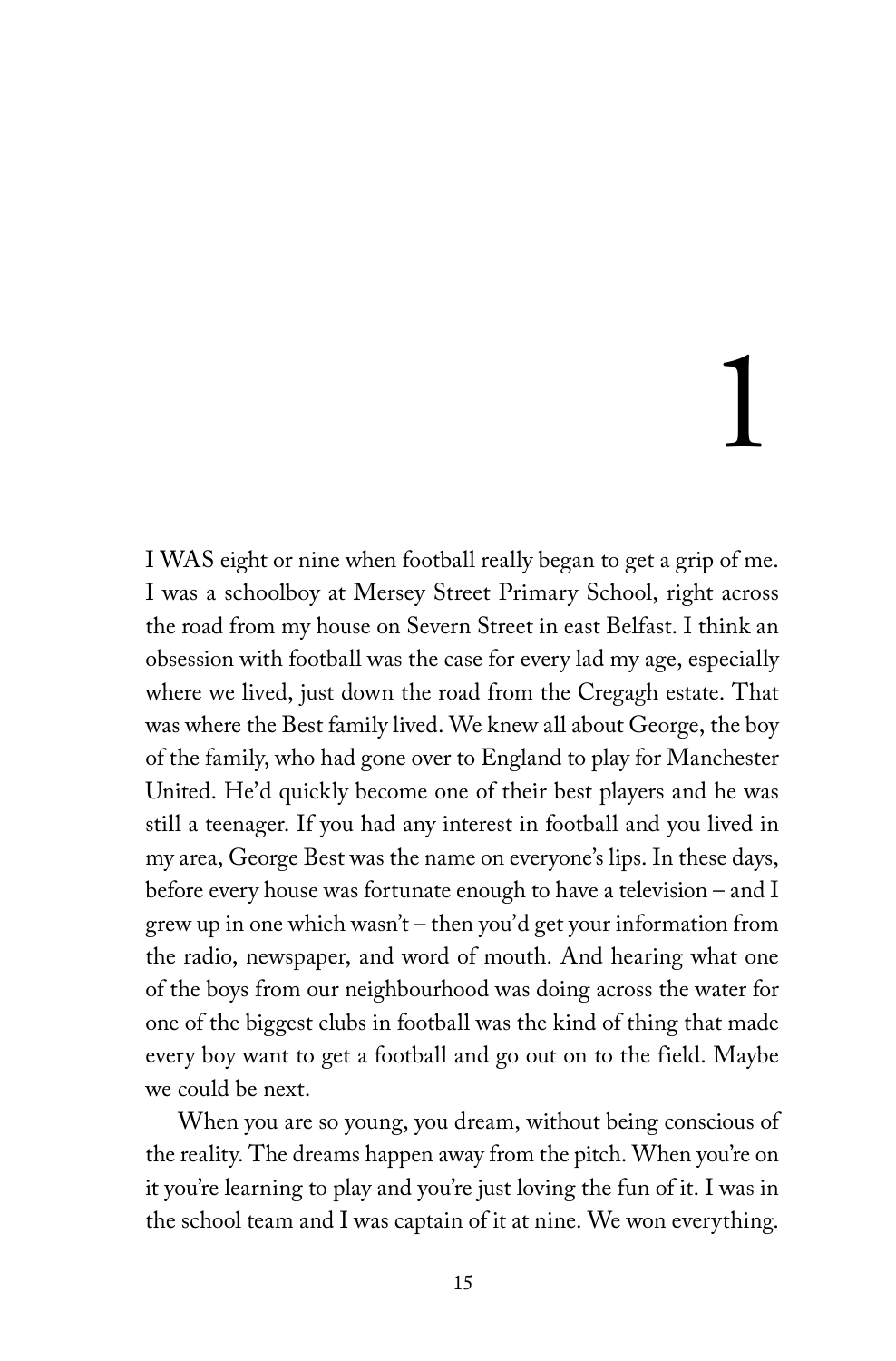Any competition we entered we won, and usually convincingly so. We felt the part in our Newcastle United strip of black and white stripes, black shorts and hooped socks. When you're savouring the success you start to dream that one day your school trophy might be the FA Cup. Maybe your mates will be in the team with you? Sammy Scott was a mate in the school team who lived around the corner from me. He was born on the same day as me. He always wanted to be a footballer too. Eddie Martin was our goalkeeper. He eventually went to Notts County for a trial.

If you came from where we came from it didn't feel as though you had much of a chance of anything in life other than what everybody else did. George changed that. He put a spotlight on Belfast. There was an expectation that the area might develop footballers. The most well-known face to impress in the region was Bob Bishop. He was the man who sent George to United. So if you had the slightest indication that Bob might be at a game – and he wasn't hard to spot – then you'd be trying even harder to impress. The fact was, if you were any good then the chances were Bob knew all about you anyway. He was such a good judge that it wouldn't have mattered if you'd starred or underperformed on the big occasion.

I didn't know until later that he'd been watching me since I was nine. I didn't know who he was when I met him. But I quickly became aware of this man stood on the sideline every time I played a game on a Saturday morning at North Road. Cap, overcoat, boots and a cigarette hanging out the corner of his mouth. There he was, every game I played. You might think that I'm going to explain how he watched me for years. But after maybe four or five games he came over to me, tapped me on the shoulder and introduced himself to me, before asking, 'Can I speak to your mum and dad?'

So I went home after the game and told my dad a gentleman by the name of Bob Bishop had watched me play and would like to speak to him.

'Oh,' Dad replied. 'He's the man who sent George Best to Manchester United. That's great, son.'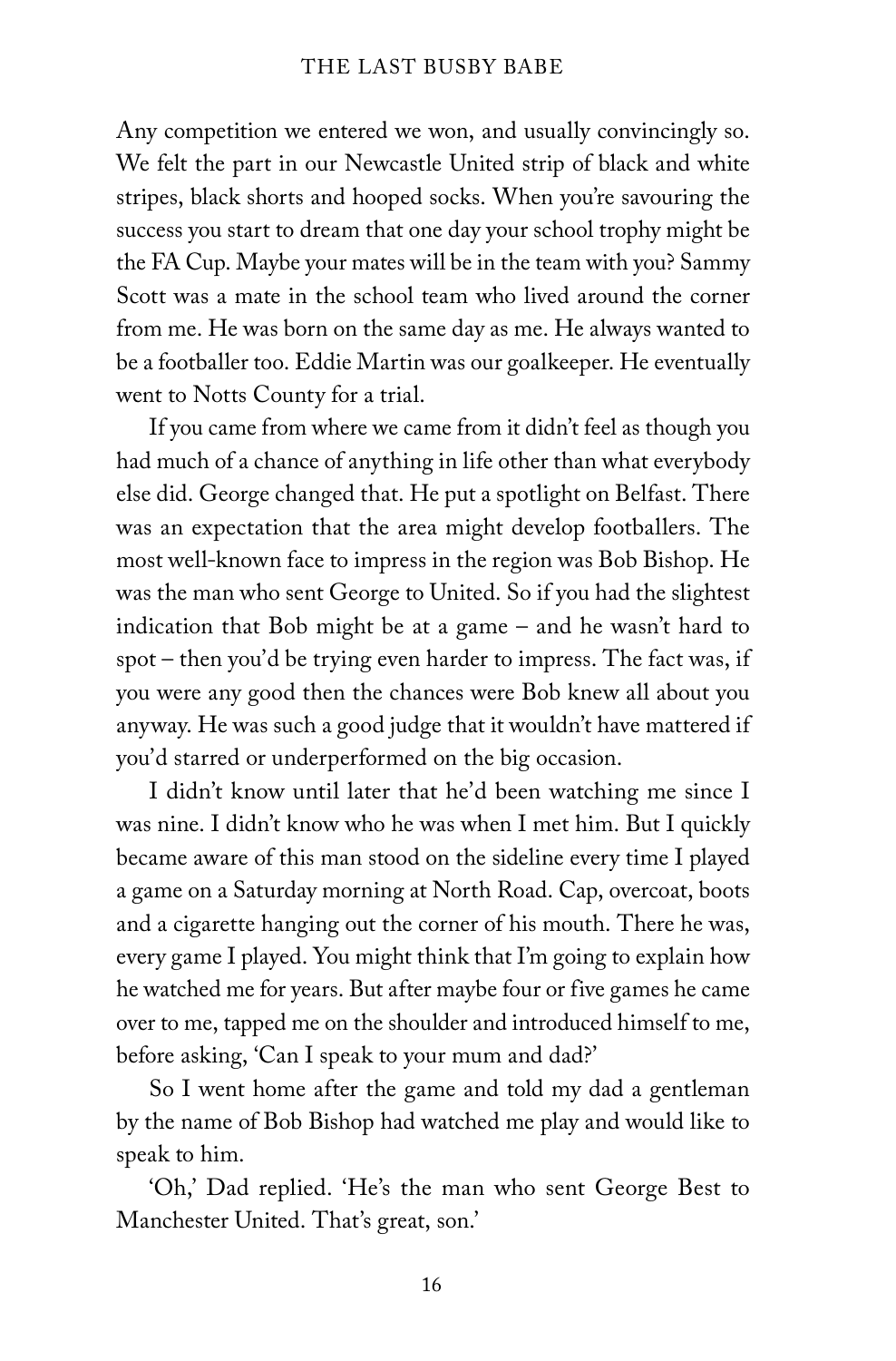Dad said he'd be happy to talk to Bob. Only I hadn't thought to get any contact information. I told Dad that I saw him every week so chances were he'd be back again. He was. I told Bob where he could find my parents, 115 Severn Street. So after the next school game, Bob went to see them. He told them he thought I had a little bit of promise. He said he was keeping an eye out for me and would that be okay? Dad replied that it was.

From then on, I was convinced I was going to become a footballer. Football, football, football. I didn't want to think about anything else. Dad tried to keep my feet on the ground about it all but there was just never any thought in my mind that I was going to do anything else. It had an impact on my academic life, but the sight of Bob on the side of every game just gave me that extra belief that I could make it and everything was going to plan. And he was there pretty much every single week from when I first noticed him, at the age of nine, until I was 14, when he told me he'd arranged for me to have a trial with Manchester United.

I was an only child but the family was pretty big and pretty close. Literally – my father's parents lived five or six houses down the road from us. Dad had four brothers and a sister. Mum had two brothers and a sister. Her family lived on the Cregagh estate. Mum and Dad liked a drink, but they were no different to any family. It was a close neighbourhood and there would always be a lot of socialising. If they'd been down the club and I'd been left with a babysitter, almost every occasion would end with them bringing back loads of their friends.

Dad was a decent amateur footballer. Decent enough that he played international football at amateur level, as an inside-forward. That's where I got my love of the game from. At these parties, or house gatherings, his friends would always tell me he could have been a decent player. Dad, on the other hand, talked about George Best, like most other people did. I had heard a lot about George but the first time I got to see him play in the flesh was at Windsor Park on 21 October 1967. Bob told me he was going to take me to see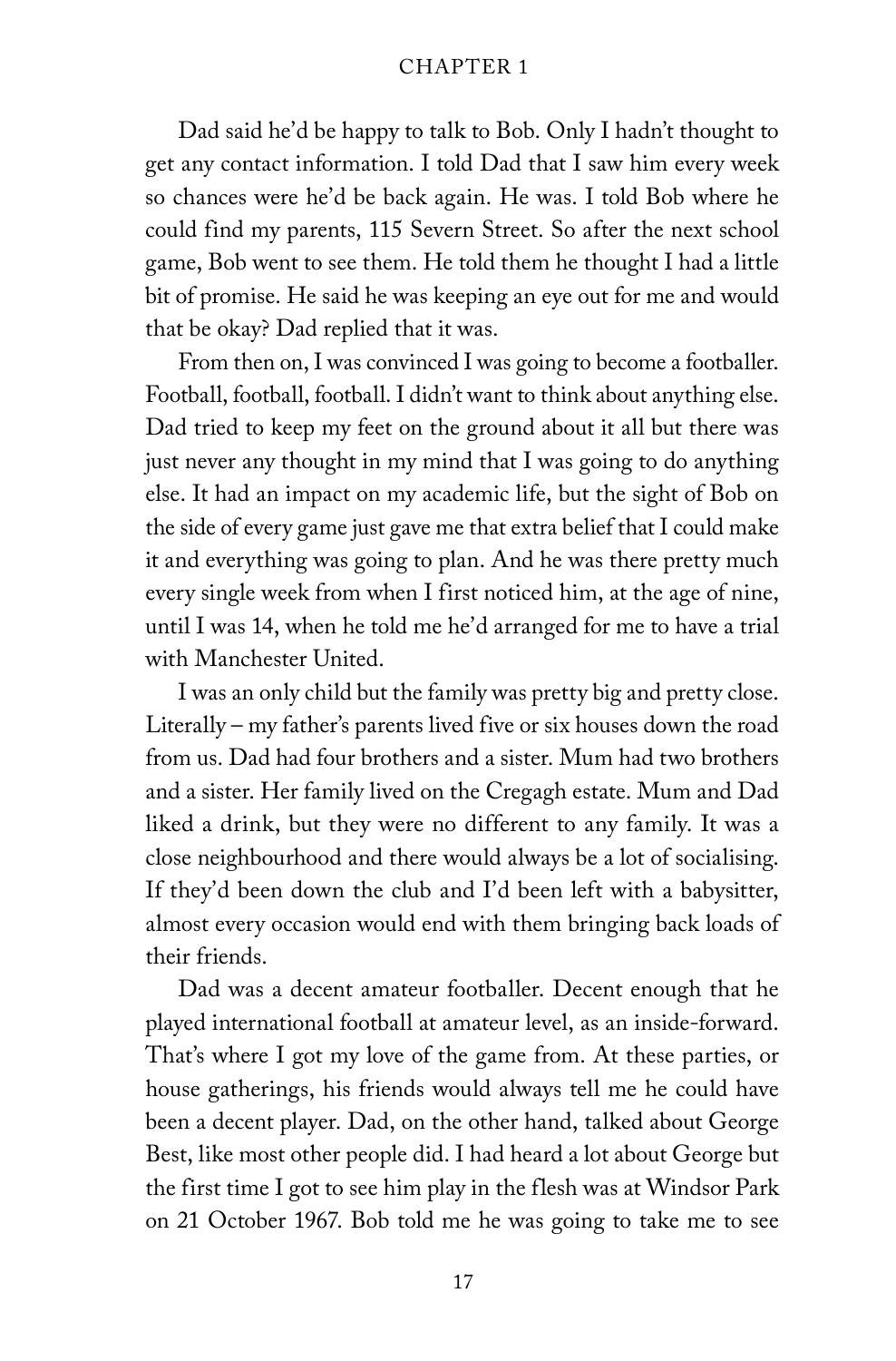Northern Ireland play Scotland. I was mesmerised. I was in awe. Everything my father had said about George was true. It was one of the most remarkable performances I've ever seen in my life. That much remained true forever – so you can imagine what an impression it left on me as a 13-year-old.

The noise from the crowd whenever he got the ball was unlike anything I'd ever heard. The Scotland players were doubling up on him and still couldn't get near him. Great Scotland players, by the way. George destroyed them. He was floating around on the pitch as if the tackles were nowhere near him. You might say it spoiled my idea of what normal brilliance was supposed to be. Attackers weren't supposed to be everywhere on the pitch, but George was, and he set up the winning goal. I had never seen Pelé play, and everyone would say he was the best player in the world, but after watching George do what he did at Windsor Park that day, I thought there could be no way any man could do anything better. No way.

At the final whistle I was as breathless as Tommy Gemmell, who'd been given the thankless task of marking George. 'That's what I brought you here to see,' Bob said to me, 'and don't forget, when I first saw this kid, they said he wasn't going to make it. He was too small. He didn't have the strength. Look at him now.'

I was astonished, and I mean that with all sincerity. I couldn't wait to get home and get my ball to play. Bob took me home on the bus. I talked his head off about what we'd just watched. Bob was a very funny man. He had a hearing aid and would always make sure that you were on his good side so he could hear what you were saying. On the bus he moved me to his other side – in the moment, I presumed it was to make it easier for me to get off. I only realised when I was getting off and said goodbye that he wasn't paying attention – he'd got that bored of me rabbiting on! He did catch on with enough time to wave goodbye when he noticed I'd moved.

'I've just seen George play,' I said to my dad as I arrived home. I hardly had to say any more.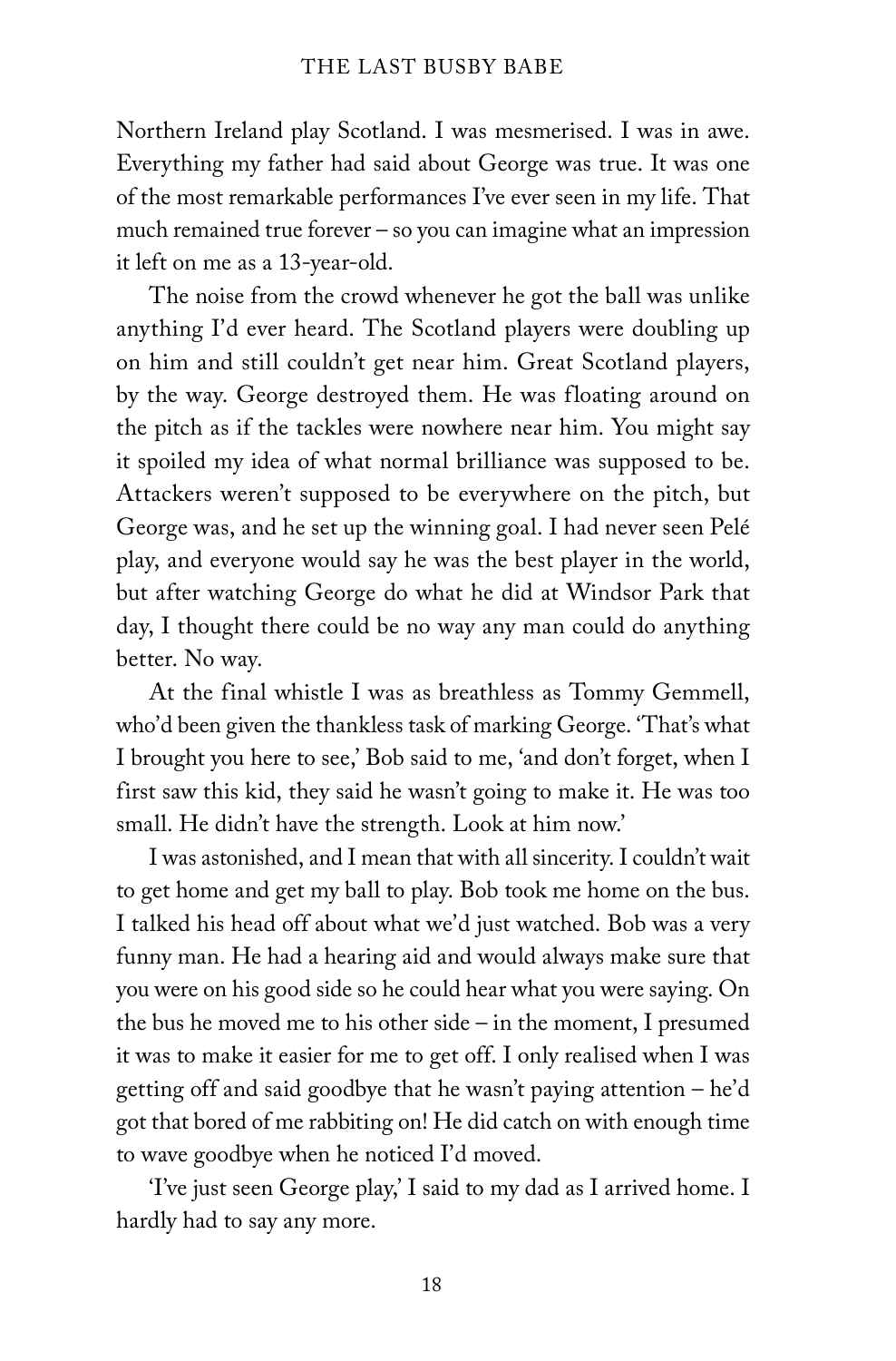'Son,' he said, 'you might have the opportunity to follow him to Manchester United. You just keep doing what you're doing.'

I couldn't get that performance out of my head. I watched it on television later that night and relived the entire thing. On Monday at school I was telling all my friends. When I played football, imitating that style of play was all I could think of. We'd have our coats and jumpers down as goalposts. We all wanted to be George Best. *'I'm George Best.'* We all were. I wanted to copy everything I'd seen. I was doing the running commentary in my head. I later read that George himself had a similar experience when he watched Alfredo Di Stéfano play for the first time against United in a friendly. I can't imagine that even the great Di Stéfano played the way George did on that day.

It wasn't certain that I could make it as a footballer but it was obvious that football was my best chance. As I left Mersey Street I was made a prefect because of being captain of the football team and not because of any school work I'd done. The teacher, Mrs Hall, made me stand up in front of the class and asked me what I thought I was doing in the front row. She knew I wasn't there for my work. She was a maths teacher and I was the worst in the world at that subject. The intention was to embarrass me, or humiliate me. It did more the former than the latter, as my school friends knew why I'd been made a prefect. But I told my mum the story and she marched up to school to have it out with Mrs Hall. 'Why have you done this to my son? It's nothing to do with you, it was Mrs Stanley, the headmistress, who gave him the prefect badge. You had no right to humiliate him in front of the class.' I look back and laugh – at the time, very embarrassing.

Dad was employed at the Sirocco Works, working on parts for ships. He played for the Sirocco Works amateur football team. Their biggest game came on a Christmas Day in 1938 in a Steel & Sons Cup Final, a competition the professional clubs entered their secondstring sides into to compete against the amateur sides. The final was always played at Christmas and the ground would always be packed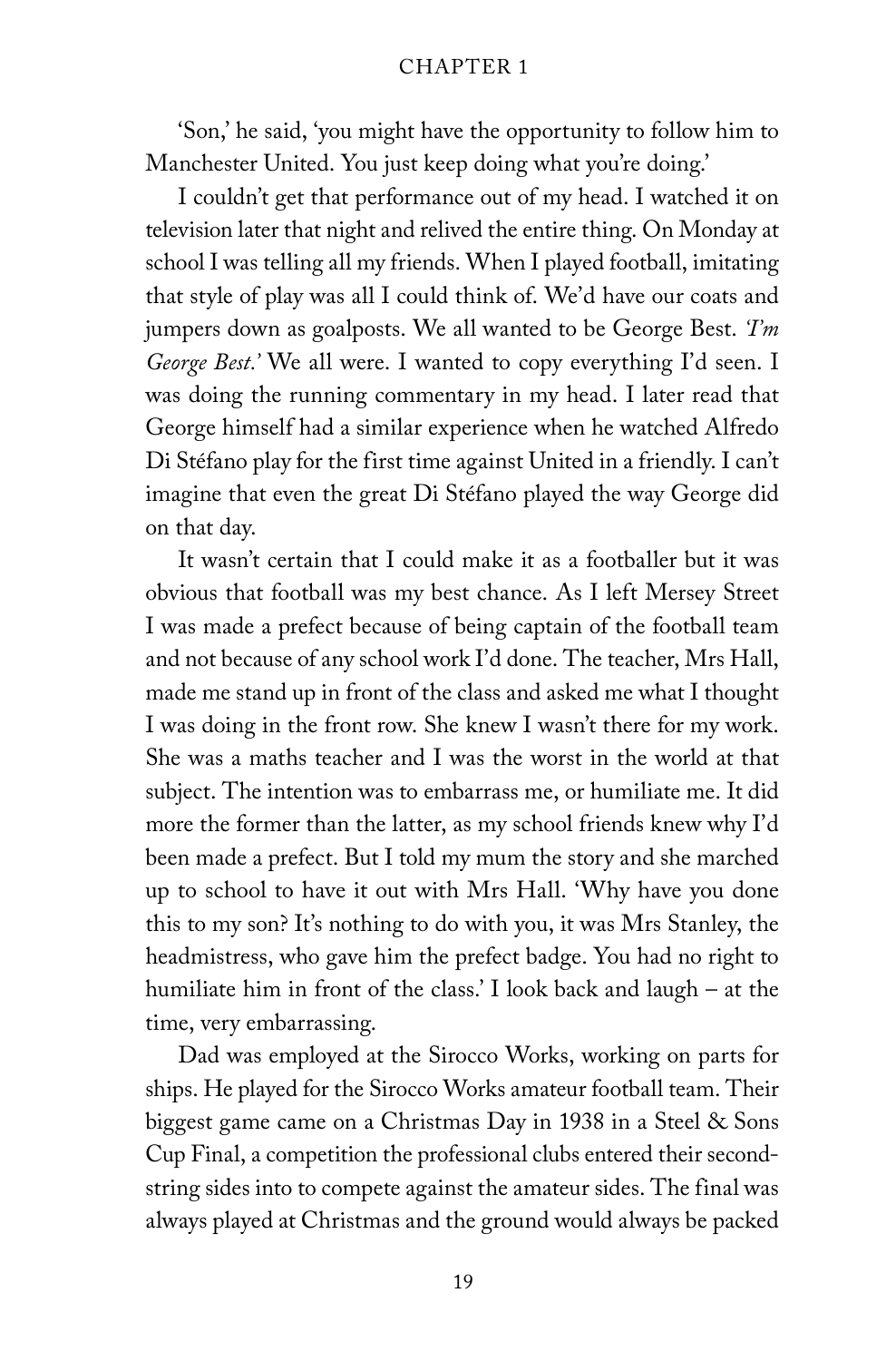out. In this final, Sirocco Works played against Crusaders Seconds and beat them. It was one of the biggest upsets in the competition's history and it still gets talked about today. Dad was proud of his part in the win and rightly so.

He was invested in my development as a kid. 'A shilling a goal,' he always promised me. One week we won 11-0 and I scored nine. It was a lot of money for a kid in those days! No matter how well I'd played, he'd always say, 'I'll tell you something, son, you'll never be as good as your dad.' I'd never answer back. But I would always make an internal vow to myself that I would prove him wrong. I'd have that extra incentive to score, or win, or do something I thought was brilliant. And every time I did, I got the same comment from him. It quickly turned from incentive to pressure. It went from wanting to prove him wrong to not wanting to let him down. It was like I had to try my best in order to get the affirmation that I would never surpass what he'd accomplished, all the while complicated in the childhood emotions of wanting nothing more than to make my father proud.

Because he worked hard, and worked long hours, it's probably fair to say that I didn't spend nearly as much time with him as I did with my mother. Once he finished at the shipyards, he worked helping out bookies and he'd be gone all hours. And although I never talked back to him, through that mixture of respect and fear most kids had of their father in that generation, I look back and think I used to give my mum hell – that was until Dad came through the door and I knew I'd better watch my mouth. I don't know how Mum put up with me, but we were very close. Between them they always made sure I never went without. She worked at Irish Bonding, only 100 yards from the house, putting tops on the bottles of beer. She worked shifts of 6am to 2pm and 2pm to 10pm for years.

I've made it sound like it was mostly a normal childhood, and it was, really. But normal in Belfast in the 1960s was not normal compared to everywhere else. There were elements of it that nobody would be too surprised by. My parents liked a drink. When Dad couldn't get to my game to watch me, Mum would always be there,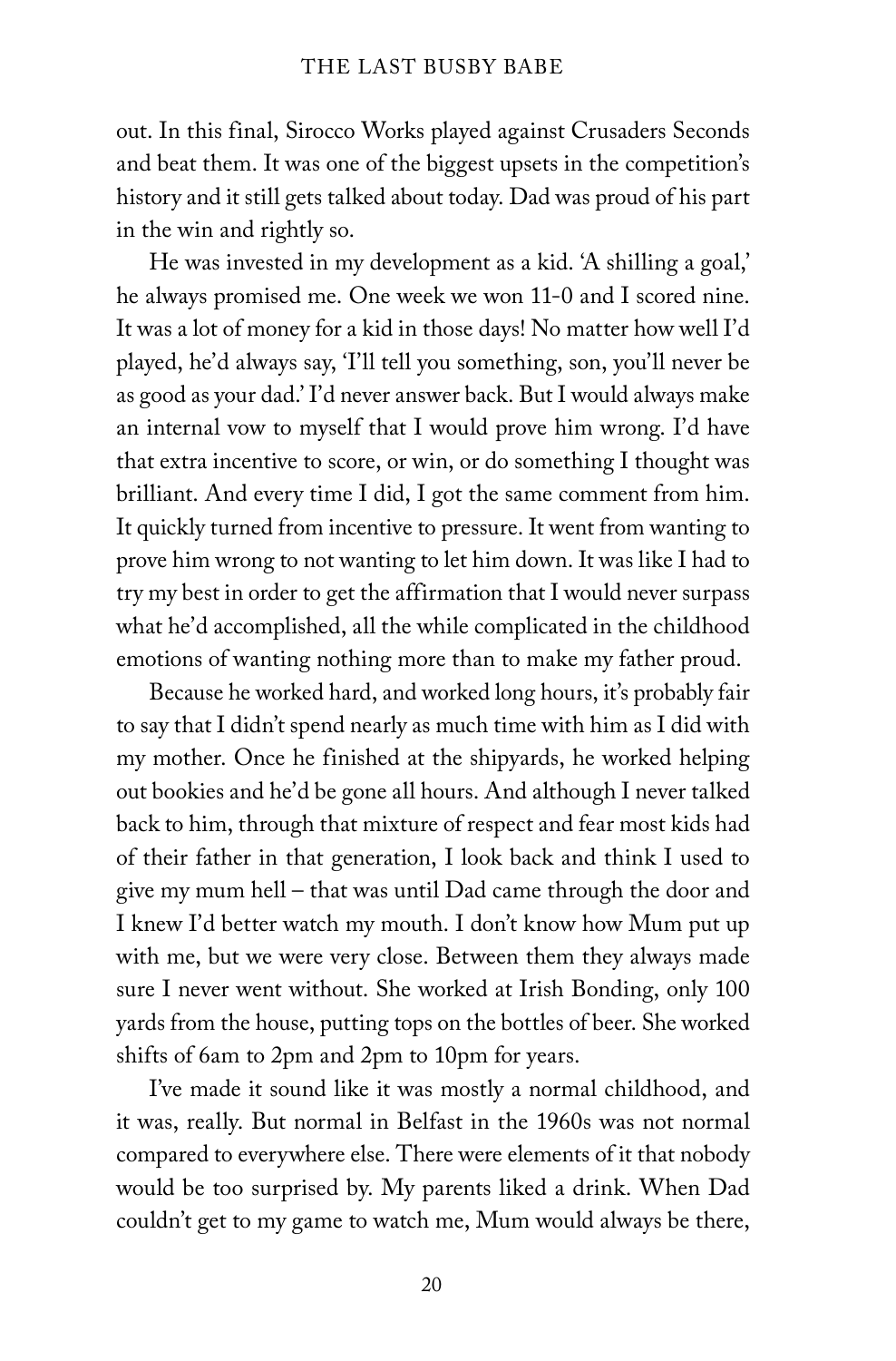and after the game she'd go out with her mum and sister and have a few drinks. I would always worry about that. I wouldn't want her to drink too much because it would inevitably lead to rows when Dad got home. So many times I can remember Dad asking me if Mum had been drinking, and I would lie and say she hadn't been. 'She's been with her mother, they've been here,' I'd insist.

It could be volatile. They'd have their arguments when they came home from the social. I'd be cringing thinking the neighbours would be talking about the bloody McIlroys again. But the next day it would be someone else on the street. Just one of those things. Many a time I saw some wife throw some husband's dinner out on to the street. Friday nights would come around and you knew there would be some action. I'd just be praying it wouldn't be at ours. I would get frustrated with Mum because I knew what a drink would lead to. And outside of a drink they were both the most loving parents I could have wished to have. There was no wealth in that area whatsoever but they did everything for me.

You then had the elements that were specific to Belfast. The door would knock on an evening. Vigilantes. *'Get the man out of the house, we're walking the streets.'* I can remember those words. They were chilling and left you with this strange, inconsolable emptiness in your stomach. Dad was in his 50s. By then he was ill with arthritis and gout. He was in no condition to fight anyone. The Troubles had always been there but in the mid-60s, as a city, we became abnormally conditioned to the most horrendous scenes. I wouldn't say you became indifferent to it – it's something that you carry with you forever – but you become used to it. I grew up in a Protestant area. Ten minutes' walk away was a predominantly Catholic area and we knew we weren't to go there. Schools were segregated. Even in school football matches there would be trouble if we went into an area we weren't supposed to be in – stones would be thrown at us.

Through the years it got worse. When I was 14, a schoolfriend of mine, Andy Petterbridge, was hit by a bullet which ricocheted off a wall into his heart. He died. Everything in life was affected by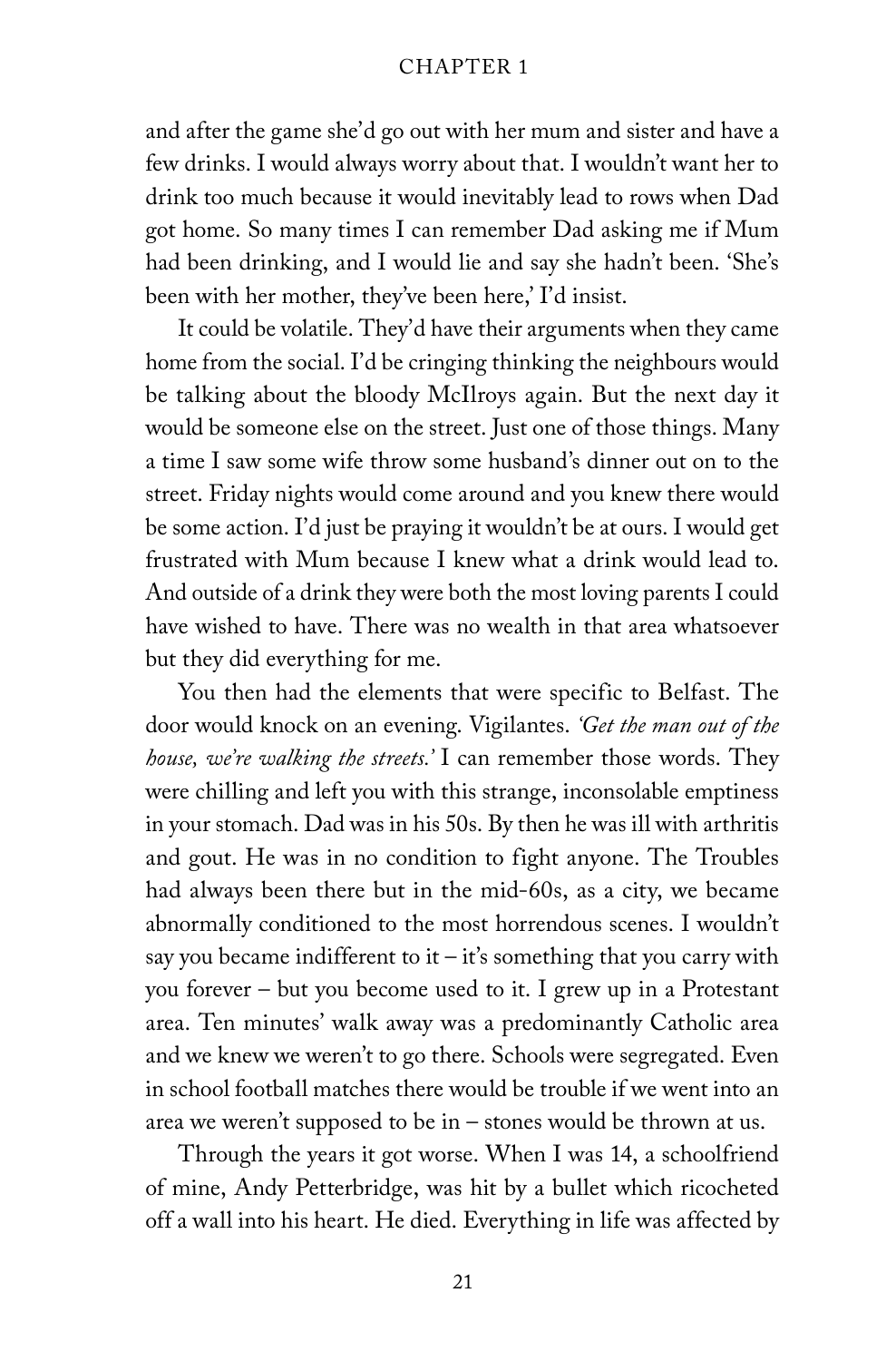the constant confrontations. As far as I was concerned, and this was just the way I was brought up, I just didn't want the conflict. I didn't want my father to go out and support a cause which may cost him his life. I just wanted my father to be safe and well. I was concerned about what they might ask him to do.

Not that Dad shied away from rivalry. We were used to it even in our hobbies. I grew up a stone's throw from Glentoran but Dad was a Linfield fan – their biggest rivals – and raised me to be one (as well as a Glasgow Rangers supporter; Dad was mad about Jim Baxter). He'd played for Linfield Swifts. It was a much smaller version of the Celtic and Rangers situation, with conflict all the time, tied into your religion. You would have to be brought into the stadium from different sides of the ground. Police escorts. It was the biggest game in Irish football and I was used to ducking and diving for fear of getting my head kicked in on a matchday.

The great Jackie Milburn had come over to become playermanager of Linfield and that was a little before my memory kicks in, but I do strongly recall the legacy he left and the first great team after he returned to England. In 1962, the club were celebrating 40 years since they'd won seven trophies in a single season. They only went and did it again. I remember watching Hugh Barr up front with the man we called the 'Duke of Windsor', Tommy Dickson. I remember them all. Isaac Andrews, Bobby Ervine and Sammy Hatton as the support act. Billy Ferguson on the wing. Then in later years, as the team declined, there was Sammy Pavis up front. We would call him Sammy 'Save Us' because we depended heavily on his goals. Glentoran had a good team and the rivalry was always between them for the big trophies.

It was, ironically enough, Glentoran who made the first proper move to sign me. It's a story that starts and ends with my receiving a gift of football boots.

The first pair I owned were given to me by Bob, a pair of brown toe cap boots. I'd worn plimsolls before. I'm not saying my parents couldn't afford to get me a pair – but for gym work in primary school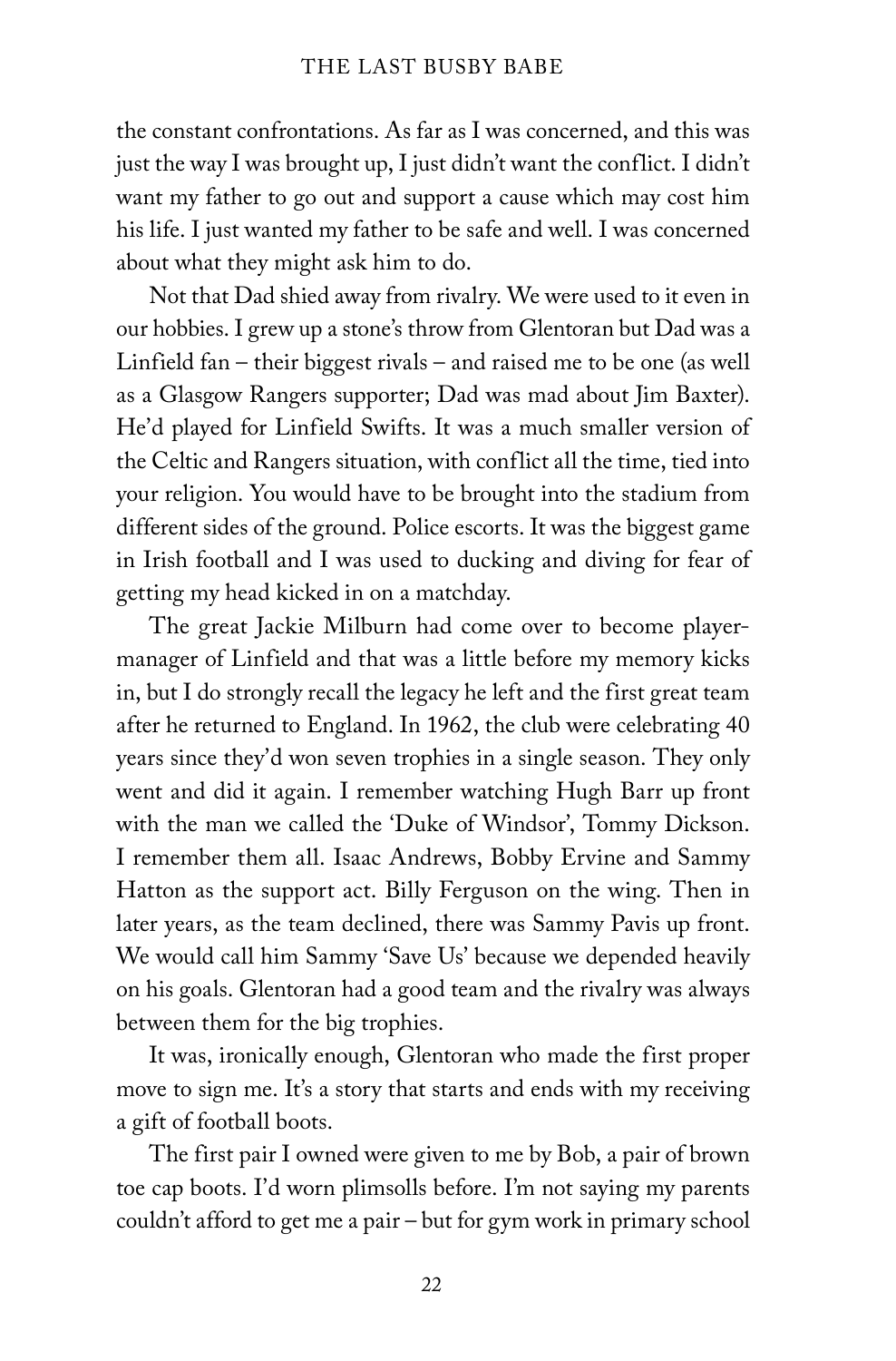we'd just wear plimsolls, and honestly I think it was just a case of Bob getting there first with his generous gesture.

'Now you're playing schoolboy football, you'll need proper boots,' Bob said.

For someone who knew so much about the game – and gave me so much – he seldom, if ever, gave any actual advice. The most I can remember after a game would be a 'well done, son' and I'd have to score a hat-trick to get that praise.

I was one of those lads who were taken to Bob's place in Helen's Bay. That's where you went if you'd been earmarked to be sent to United. I was invited with a couple of other lads, Drew Harris and Derek Whaley, and we were allowed to bring a couple of mates if we wanted to. Bob had rules – you must bring your own food. If you went for the weekend, you'd go Friday night and come back on Sunday. You'd get the train to Helen's Bay and walk from the station to the farm. Once you got there, it was a case of 'food on the table'. There'd be ten to 12 of us in three bunk beds. Bob had three dogs – one was a Great Dane, one was a Boxer. They stayed on Bob's bunk. The rest of us would have to toss a coin for who would have to share the bed with Bob and the dogs.

The first time, I took a couple of local mates who came from families who weren't too well off. Neither was I, but some were worse off than others. They didn't have two pence to rub together. They couldn't afford to bring food. I'm telling you, if those boys so much as touched a biscuit, Bob would be tutting and sighing. It was half-joking but the message was clear – if they wanted to come back, they better bring their own food. I wouldn't say it was discipline in the strongest sense of the word and yet it was a message about taking on personal responsibility. If we stayed on the farm we'd have to pitch in. Mr McCormack, who owned the farm, would give us jobs to do. Hard work like lifting hay bales into tractors. The football part of the weekend would start with a run through the forest on Bob's orders before having games on the beach.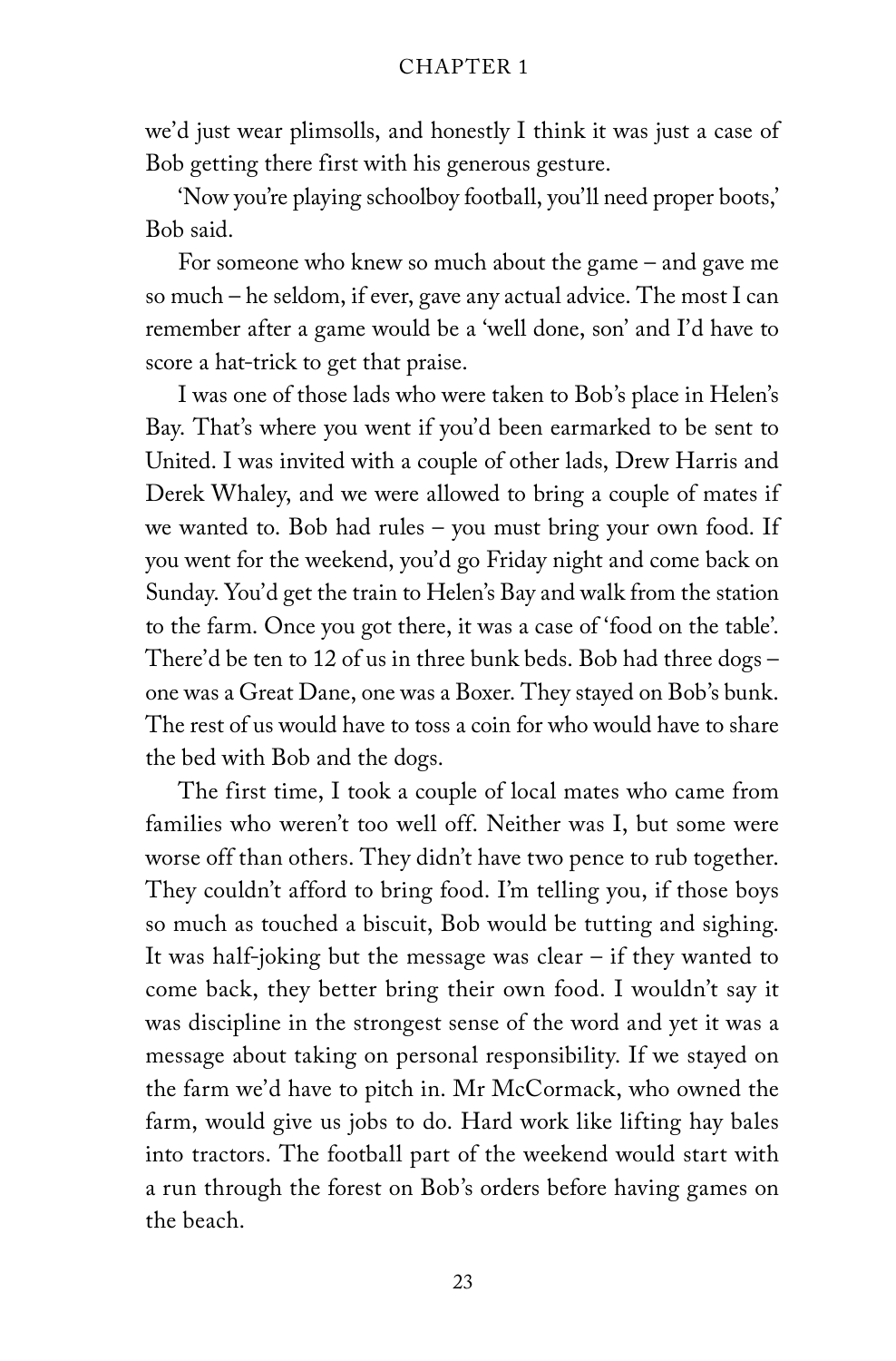When we were playing, he wouldn't come and watch us. No, he wasn't interested in that. He wasn't even interested in perhaps unearthing a talent he hadn't seen from one of the lads who we'd brought along. They were there to keep the numbers up in the games we played.

At the time, you're thinking this is a rite of passage. This is what George went through. This is what anyone goes through if Bob is sending them to United. It's when you get older that you realise it was, in all honesty, little to do with football, and mostly to do with attitude and aptitude. Less to do with the reputation of the boys, more to do with Bob's own. How could these boys, who Bob was staking his credibility on, adapt to sterner rules and impositions on their childhood? How could they adapt to being in a different household? To doing non-football things when they thought they'd gone to play football? How they'd get on with other kids who were competitive? How they'd be away from their parents? In the summer holidays I'd sometimes go for two weeks. I'd have to take a lot of food. I remember those trips consisting of a strong and healthy diet of beans, peas and eggs. My baths were in the sea and the lakes. It was tough going, but it was so enjoyable.

Bob had been doing that for years before I came along. This was work he was doing, mostly on behalf of Manchester United. Before day one. You haven't even arrived at the club and he is putting in years of careful groundwork to ensure you have the right mentality, that you're prepared, that the club are getting a kid who not only has the talent but the maturity to handle being away from home.

It was a system of its time. You couldn't imagine it being allowed today. There would be so much suspicion, and considering some of the stories that have come out about child abuse in recent generations that make your stomach turn and heart break, you can understand why. I can only speak about what I went through and feel grateful that Bob was as pure as the driven snow. He lived with his sister. He was football daft. He was proud of what he was doing to contribute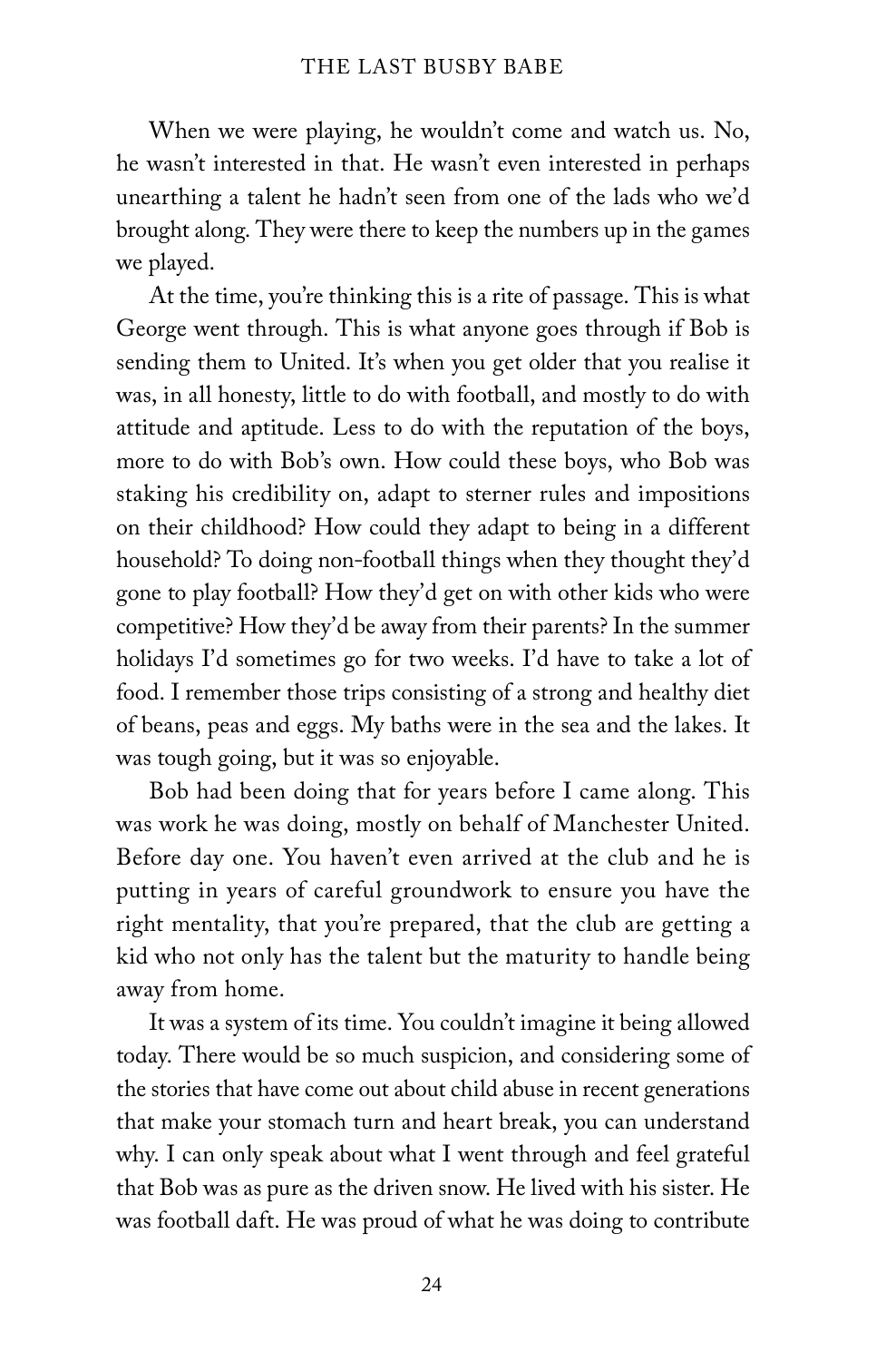to the game. Proud, but never conceited. Never once would you associate him with being egotistical.

Even if his only discovery had been George Best, he would have been a famous name in the fabric of Manchester United. But it wasn't. There were so many. When you think about it, United were as lucky as we were to have his loyalty. He could have given that loyalty to any club, but he was attached to United. I don't want this to sound as though I'm saying Sir Matt Busby was lucky to have Bob Bishop, or Bill Behan who did the scouting in the south of Ireland. But it does work both ways and, when retreading the path of my own story, I feel it is only fair to pay tribute to a man whose status in football is as legendary as his reputation in Belfast at the time. The only time I think I saw him on transport was the bus trip to and from Windsor Park for that game in 1967. He was renowned for walking everywhere – and he even had a distinctive walk. A march. Everyone knew him. And if he was at a game people would be speculating why and who he was watching. Bob was at the Oval. Bob was at North Road.

For some players, getting as far as Bob's trips to Helen's Bay was a pretty entertaining 'I almost made it' story. If he thought you had genuine promise, it was fair to say that a trial at a professional club would soon follow one of those trips to the beach. I'd done pretty well in the boots he had given me.

I was playing quite well at school when one day a letter came to the school notifying them that I'd been selected for schoolboy trials for Northern Ireland alongside a lad called Billy Hamilton – not the Billy Hamilton who would go on to play for the senior side some years later. We went to the trials and they were pretty daunting. We only had a couple of trial games under the management of a gentleman called Jake Gallagher. He was a PE teacher and a fantastic football man. He insisted we should express ourselves and enjoy ourselves, which I guess is the best thing you can tell a 14-year-old playing alongside a bunch of kids he's never met. It was music to my ears. Jake announced the squad for the games against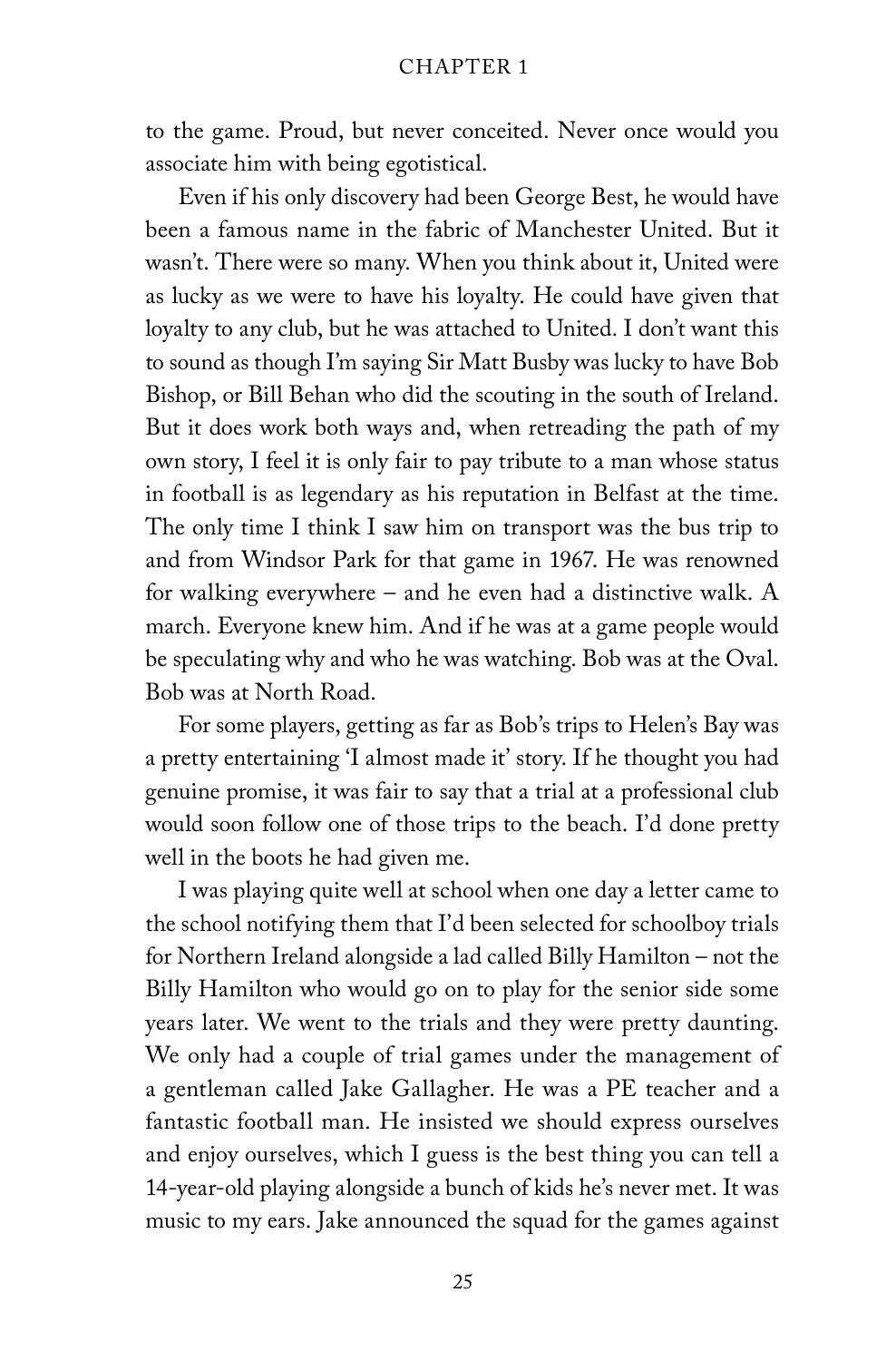Wales, Scotland and England in the Victory Shield and we also played the Republic of Ireland in a friendly. Our first game was against Wales at the Oval, just down the road. There was a decent crowd, and my parents were there as it was in walking distance. We managed to get a 2-1 win – but it was a different kettle of fish against Scotland at Dundee's ground. As we arrived at Dens Park, we had to pass Tannadice just a couple of hundred yards up the road – I found it incredible that two stadiums could be so close together. Scotland beat us – they had a good team and I think they stuck five past us.

We then played England at Newtonards. Jake brought me to meet the Northern Ireland squad who were training there ahead of one of the senior games – I met Martin Harvey and Terry Neill, and it was a tremendous thrill as I was photographed with them due to the fact that Bob had arranged for me to go and have my first trial with Manchester United. I think we drew – not a bad result for us, as we were usually wooden-spooners. It was the first test where I played against players who were all genuinely pushing to become professionals. I noticed – I couldn't not – how big the rest of the lads were. And how good some of them were. Scotland's best player had been a lad called Derek Johnstone, and he would go on to play for Rangers. These were the best schoolboys around but Jake did his best to instil confidence in us. He was enthusiastic about our chances of doing well.

After the final game against England, he actually gave me a lift home and went into detail about how good he thought my chances were if I kept trying hard and kept listening to people who were trying to help. He said that among the lads who were mostly a year older than me, I'd managed to stand out, so I had a great chance. You can imagine what it was like in the dressing room on an occasion like that, with different lads boasting about going for a trial with Tottenham or a similarly big club. I was too shy to mention that I was being sent to United. I listened to the conversation but was too shy to join in.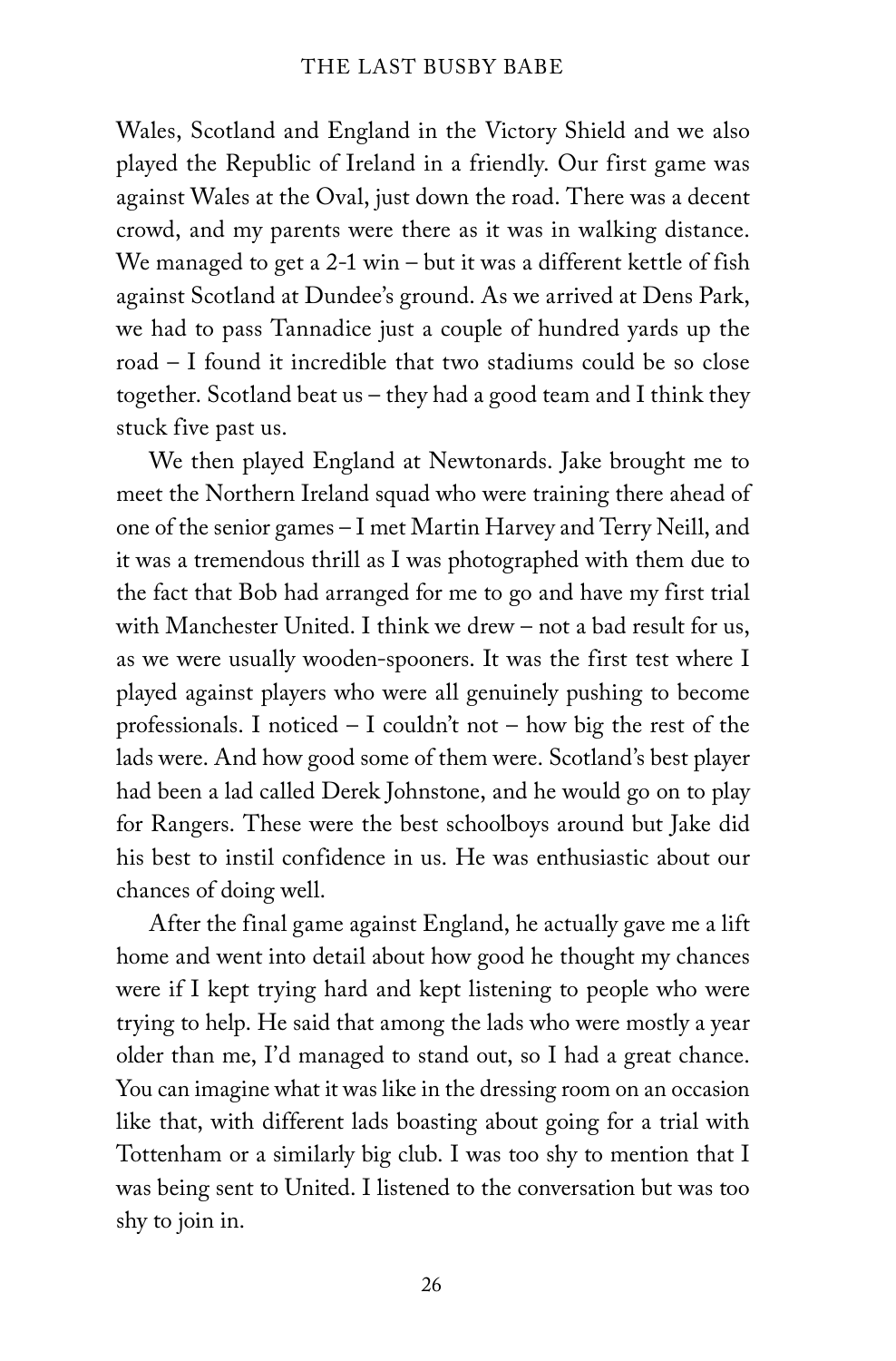In those days, you didn't get a schoolboy cap. We received certificates with our names and the game we played in  $-I$  ended up with four. Now, those certificates mean something different to me than they did then. I can think of how proud I am that I played for my country as a schoolboy, and my father said he was proud, but in the moment you're just wanting to play well and beat the team in front of you, because your quest is more about impressing watching eyes in your ambition to become a professional than it is a matter of national pride. It was a game of football.

I was at Ashfield Secondary School, playing in the school team and preparing for a cup final, at Cliftonville's Solitude ground, against St. Augustines. I was playing a year up at school level too as a 14-year-old. My reputation was getting around Belfast and Peter McParland, the legendary Aston Villa forward who had scored the goals that won them the FA Cup in 1957, was the new manager of Glentoran. Everyone in the local game knew I was under Bob's wing, and they knew what that probably meant, so Peter attempted an intervention and invited me to see him at the Oval.

'Listen,' he says, 'why don't you just stay here, train with us and sign for Glentoran? Then, when you're good enough, which I'm sure you will be, we'll send you across the water.' I didn't know what to say. 'By the way, what size boots are you?' He brought me out a brand-new pair of boots to play in the cup final. He said to have a word with my father and then to speak to him after the game.

We lost in the final, 2-1. My parents were both there. My dad's dad, who was in a wheelchair at that point, was on the sidelines cheering me on. He loved me to death. He was devastated when we lost. Dad talked to me, 'You can't stay here, son.' I think he was referring more to the conflict than he was my footballing potential. Maybe it was a bit of both. 'Irish league football is rubbish, you have to go to United and give yourself a chance there.'

On Monday, I went to see Peter. I said I'd spoken to my father and that United was too big an opportunity for me to allow it to pass me by.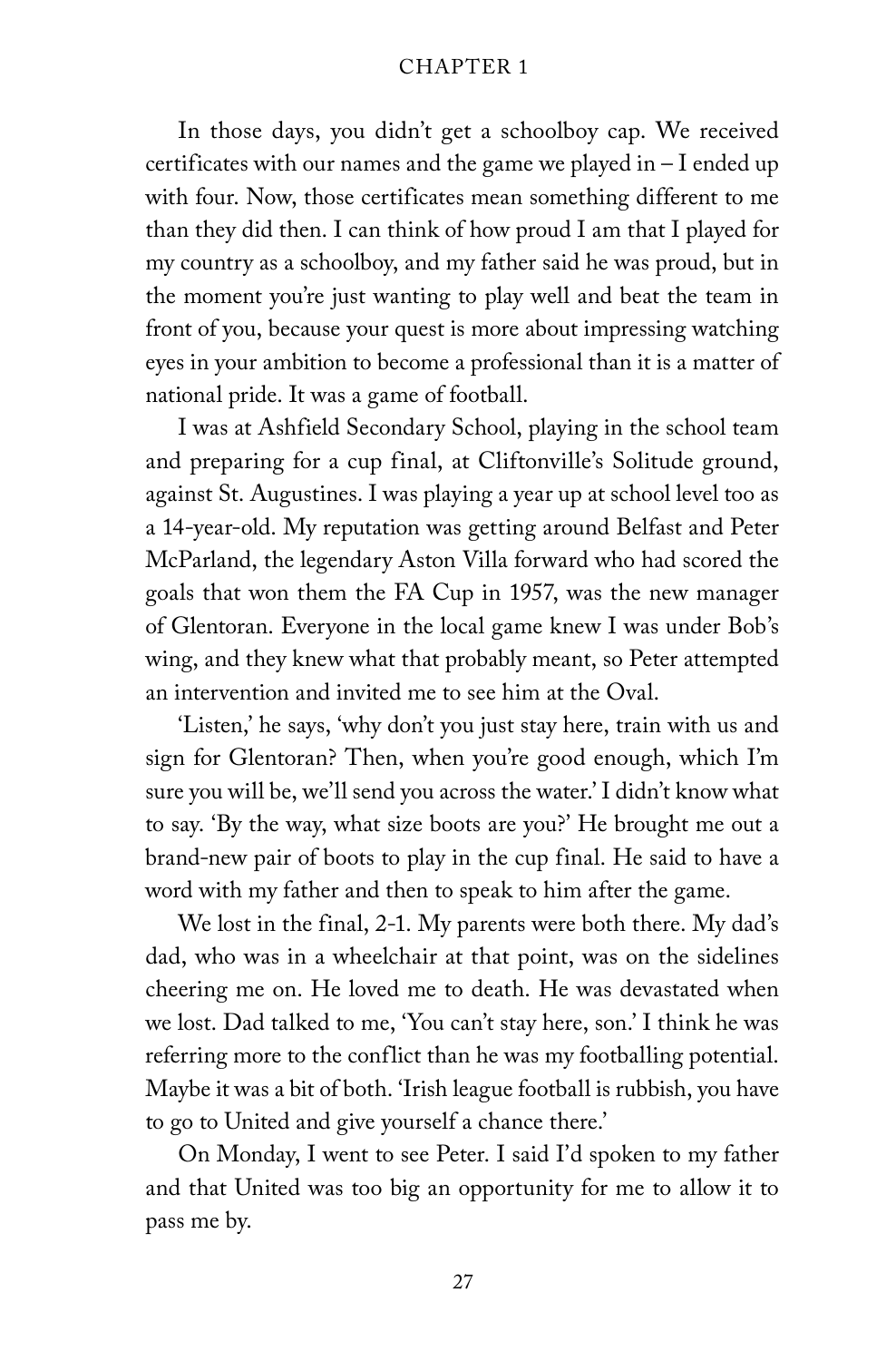'Are you sure, son?' he asked. 'I think you could do yourself some good staying here. You'll get a lot more experience, you'll get to know what the game's all about, and it will help get us a little bit of money.'

I thanked him but said my mind was made up.

'Okay,' he says. 'Can I have the boots back, please?'

He asked for them back! Because I lived so close to the ground, I just went home and brought the boots back to him. Many years later we were at a function together and I reminded him of the story. 'Sammy, I remember being disappointed,' he said. 'But did I really take the boots off you?' I think he was as embarrassed as I had been.

I talked to Dad about what Peter had said and he reframed it. 'If it doesn't work out in Manchester, you can always come back here,' he said. 'But you don't want to be thinking about that, you don't want to think like that. Go and give it your best shot.'

Dad was pragmatic about it. I didn't know at the time but I later found out my mum was heartbroken at the prospect of me going. She was upset at the airport and I'll be brutally honest, I couldn't wait to get away from her because I couldn't bear to see her like that. It was unsettling.

There was something about Manchester United. There was an allure, an intoxication. I was too young to remember what had happened with the Munich air disaster but the following years are imprinted in my memory. People would talk about how Matt Busby was rebuilding the club and there would be constant references to the team who had died in the tragedy. I couldn't say that everyone wanted them to do well, but most were interested in the recovery of the club, and in 1963 when they won the FA Cup I think it's fair to say nobody begrudged them that success. It was one of the first finals I could remember watching, on a black and white television. Everyone had the television on all day to watch the final in those days. 'I'd love to play in a Wembley cup final,' I thought, though if thoughts could echo I'm certain every kid in the country was feeling the same way. What a great United team they were, with Law and Herd getting the goals and Crerand running the play. Most of us were already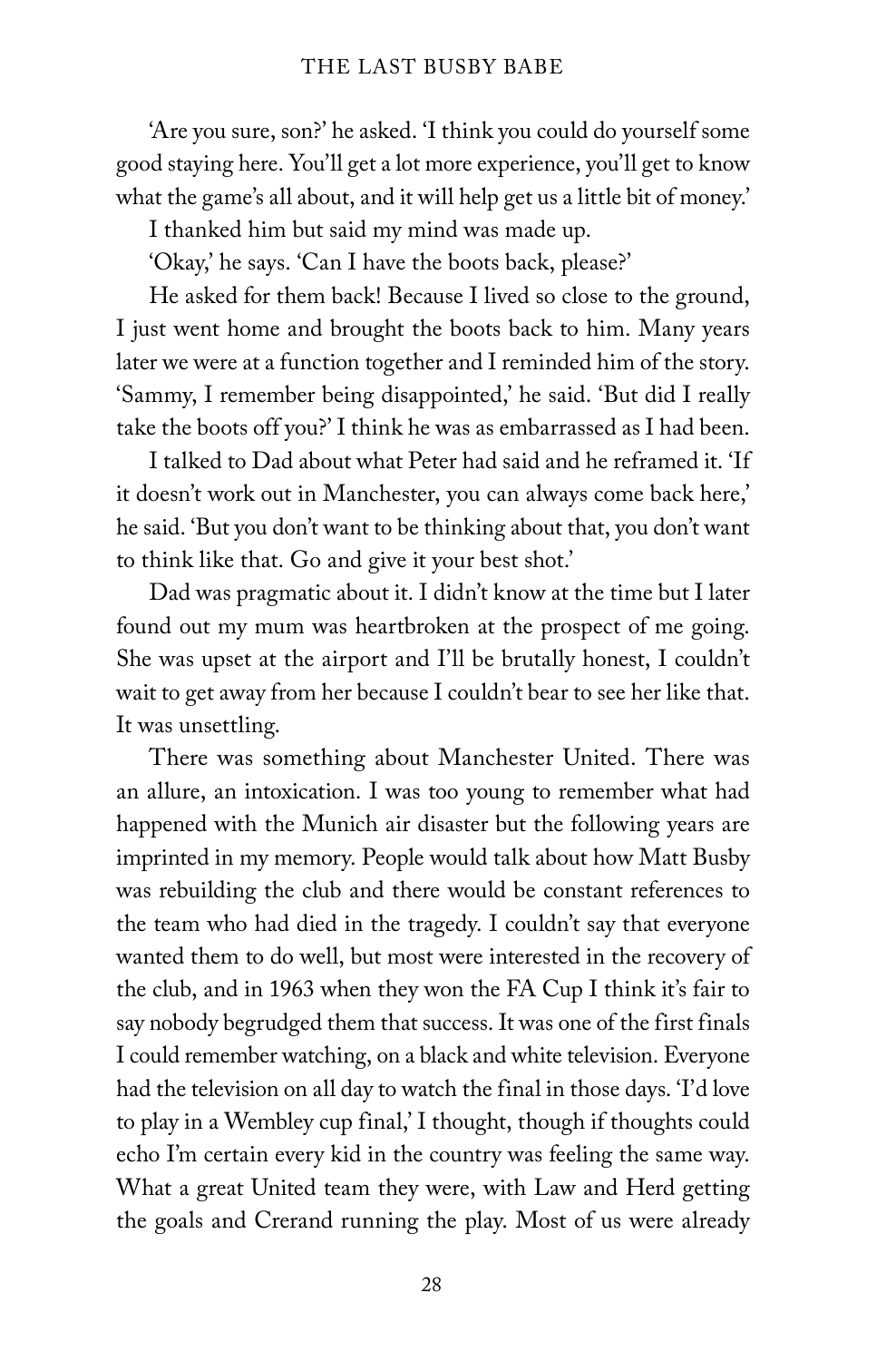dreaming of what it would be like to be in that team so you can just visualise what it did to our imagination when we learned that a young Belfast lad came into that side and became the star name.

I was 14 when I went for my first trial with Manchester United at Easter. I was blown away and intimidated by the size of everything. The city. The club. The other trialists. It was like a different world to what I was used to. It frightened me a little bit and I have to confess that the fact they'd just won the European Cup added to it. There was an aura. I was in competition with lads who I knew had to be the best from all over the United Kingdom. The English lads in particular looked so much bigger, so much fitter and stronger. I can vividly remember thinking to myself, 'Oh dear, oh dear. I don't think I'm going to last very long here.' That was my first impression.

Their first impression of us? Well, you could hear some of the boys talking, 'They're from Belfast.' You could hear them talking aloud, among themselves and not to us. Did they think I had suffered terribly? Did they think I was part of the conflict? And then I watched the news and saw the newspapers as they saw it. It really was being broadcast to the world, and what I had become accustomed to as everyday life was given its true perspective by the international press. 'Did you see what happened in Belfast last night? Did you see that explosion? Did you see they threw a petrol bomb at the police?' That would be the morning conversation. Not with me, but I'd hear it. What passed for morning chat with others, just the same as with anyone about current global affairs, was the source of extra anxiety for me. I suppose I could say, as a young teenager, I felt a bit embarrassed about it happening in my home town. Ian Paisley and Bernadette Devlin were constantly in the news. Every day. I don't know if it was youth, or the way I was brought up, but even though I was a Protestant, I just never looked at another person and wondered what their religion was. I didn't think about if they might be Catholic. They were just the lads I was playing football with.

I went back in the summer holidays for two weeks. Bob sent me over with three other lads, Derek Whaley, Drew Harris and Jeff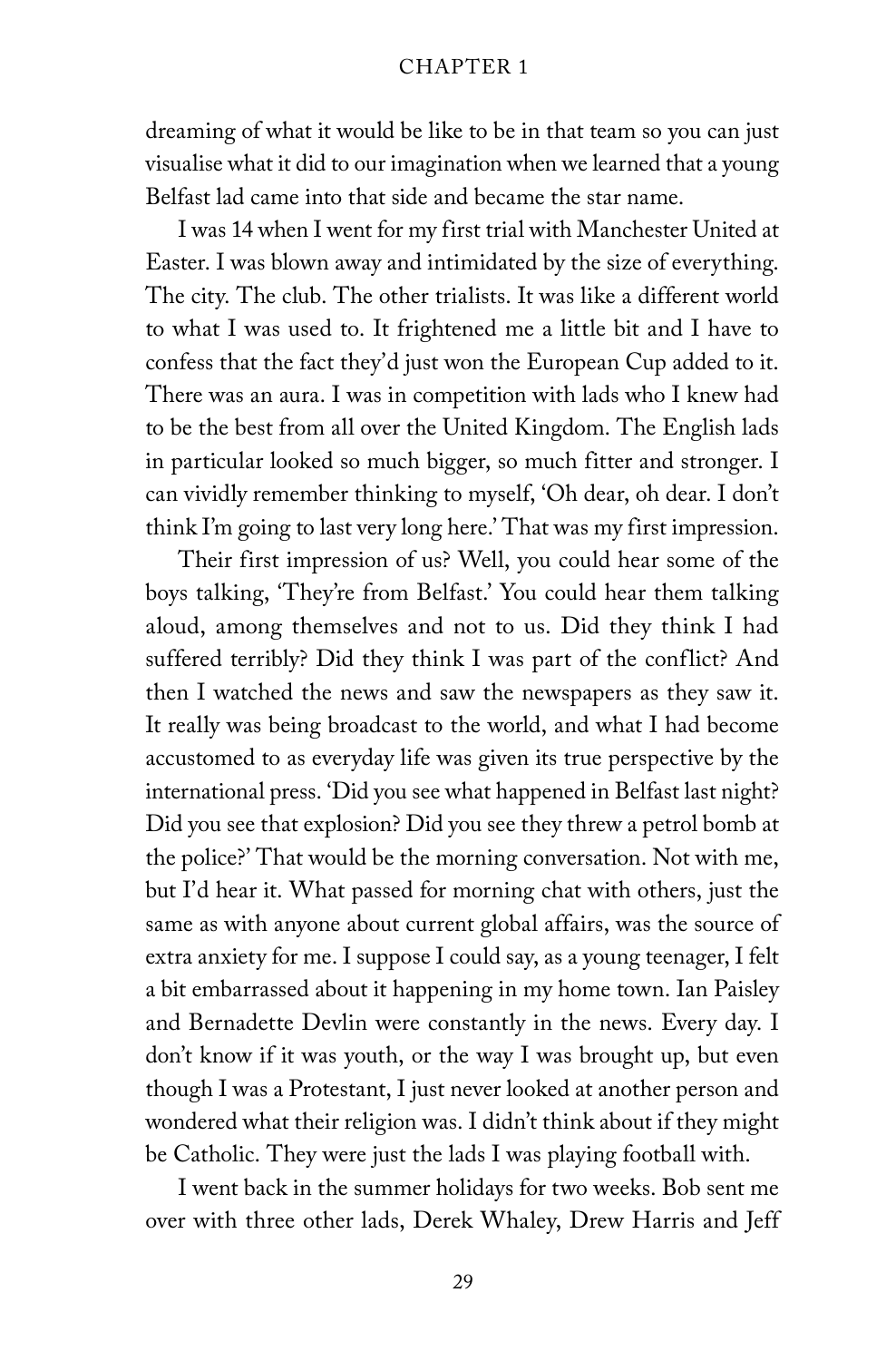Gorman. Derek and Drew, of course, I'd already known from our trips to Helen's Bay. The club put us into digs. I went with Drew and the other two lads went together. On our first morning Jeff reassured me. 'Listen, Sammy,' he said. 'We're only here for two weeks. Let's make the most of it.'

Possibly the only thing I didn't know about George Best was the fact that he had been through the same emotion I couldn't seem to shake off. Homesickness. But you don't, when you're young. You think everything is personal to you and that every negative emotion is the end of the world. It killed me being away from my mother. I was so close to her and comfortable with her way of living. I'm talking about ways which you just wouldn't even think. Maybe I was just sensitive to it. But the layout of the houses. The way people would eat. The way your parents do everything to govern your life, and then when you are somewhere by yourself you have to show the initiative to do it yourself. I just wanted to play football and it had never entered my mind that I would have to think about what time to get up, or go to bed, or that I would have to be forthright with things that I ate.

Those early days in Manchester made me realise just how much Mum did for me that I took for granted. She would be there when I got home from school and she'd have my dinner waiting for me. She'd send me out to play football and have a bath waiting for me when I got back in. Those baths would take hours to fill in those days. She must have been running it from the second she sent me out to play. We went everywhere together. She'd be the one getting anything I needed; balls, clothing, she was the one who got it all. She did so much that I took for granted and to make sure I was looked after that the moment I needed to genuinely look after myself, everything was so unfamiliar that even Bob's testing ground couldn't have prepared me.

To be fair, as far as the trials went, it couldn't have been much more basic. It was a case of play football, go back to the digs, and then wait at the digs to be picked up to go to the Cliff again. We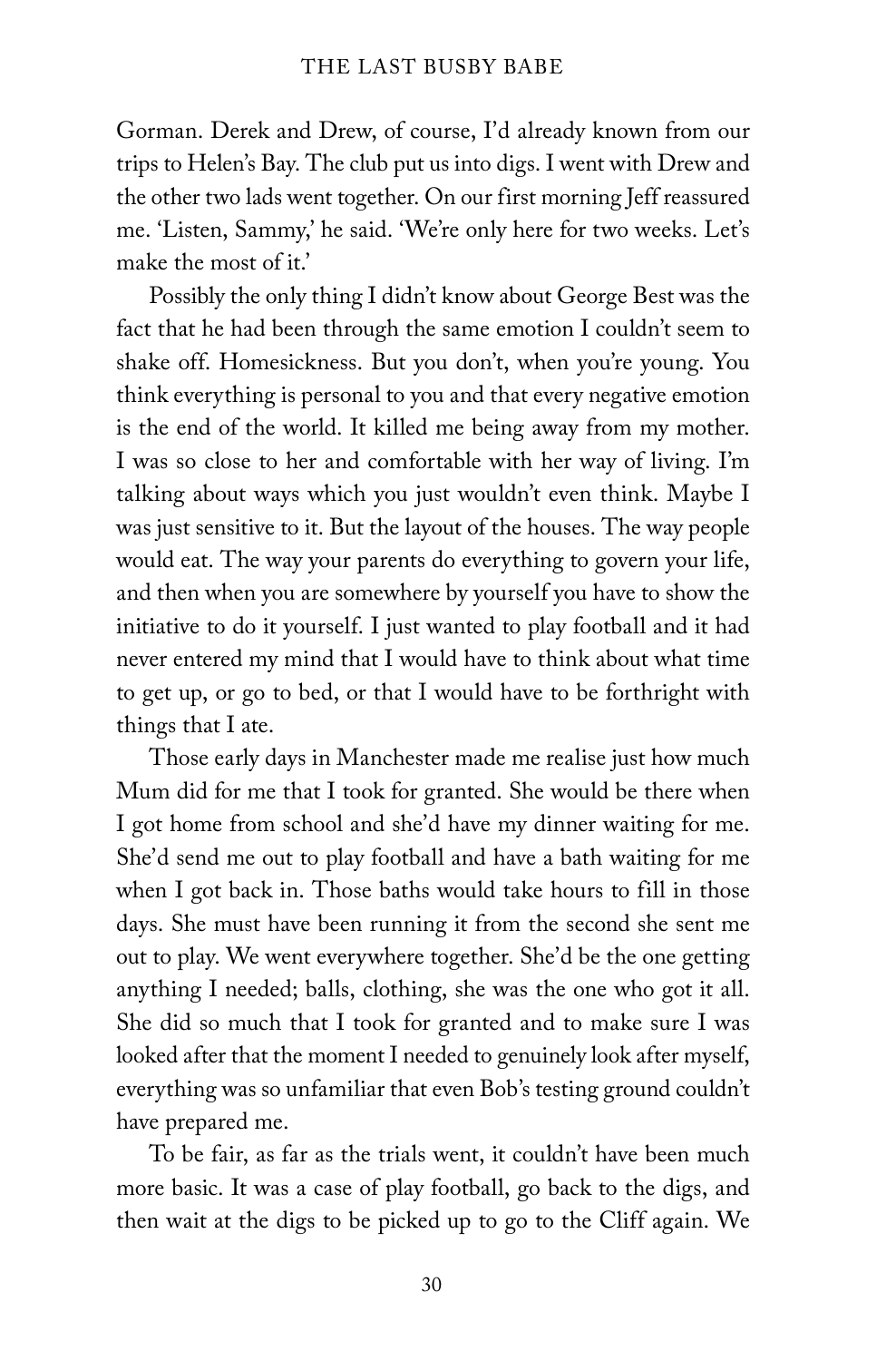weren't expected to do any of the jobs that the younger players who were attached to the club did, such as cleaning boots or sweeping the terraces. It was the longest two weeks of my life. There was a lady across the street from us in Belfast, Mrs Matthews, who was the only woman in our area I can remember having a telephone at that time. I would phone her to speak to my mother. It would just be a relief to hear her voice at all. You would quickly become accustomed to the horror and intensity of how Belfast was reflected in the news and I would just need some reassurance that my parents were okay before I could even think to tell them about what I'd been doing. I watched an A team game and then played in A and B team matches. I used a telephone box to ring the social club in Glentoran where my dad spent a lot of time, to tell him how I got on. I was trying to sound enthusiastic but the truth of the matter was that I just couldn't settle. It went deeper than that. I didn't think I could *ever* settle. The lad who'd dreamed of playing football now had just one ambition – to get that ticket in his hand so he could go home to where things were familiar. As traumatic as it was, in the strangest way it felt less traumatic being close to it but closer to my parents.

This is no reflection on the club, who had things laid out in the best way possible. We were picked up at 9am. We went to the Cliff, got our kit. We joined in the football. John Aston snr, a legend of the club and former England international, was looking after us. He would mix the trialists with other apprentices and the young professionals. You don't know it at the time but that's the second test – the first is if you make it over at all. Can you deal with players who have benefitted from professional training? You're thrown in *can you handle that*? You can tell from the standard that there's no chance you can take it easy for a day and decide to turn up tomorrow. You have to impress a man like John Aston and you have to do it from day one.

John was one of the pillars of the club. He was a Busby stalwart, one of his first generation. Then he retired and went on to the coaching staff. The club was saturated in this sort of continuity.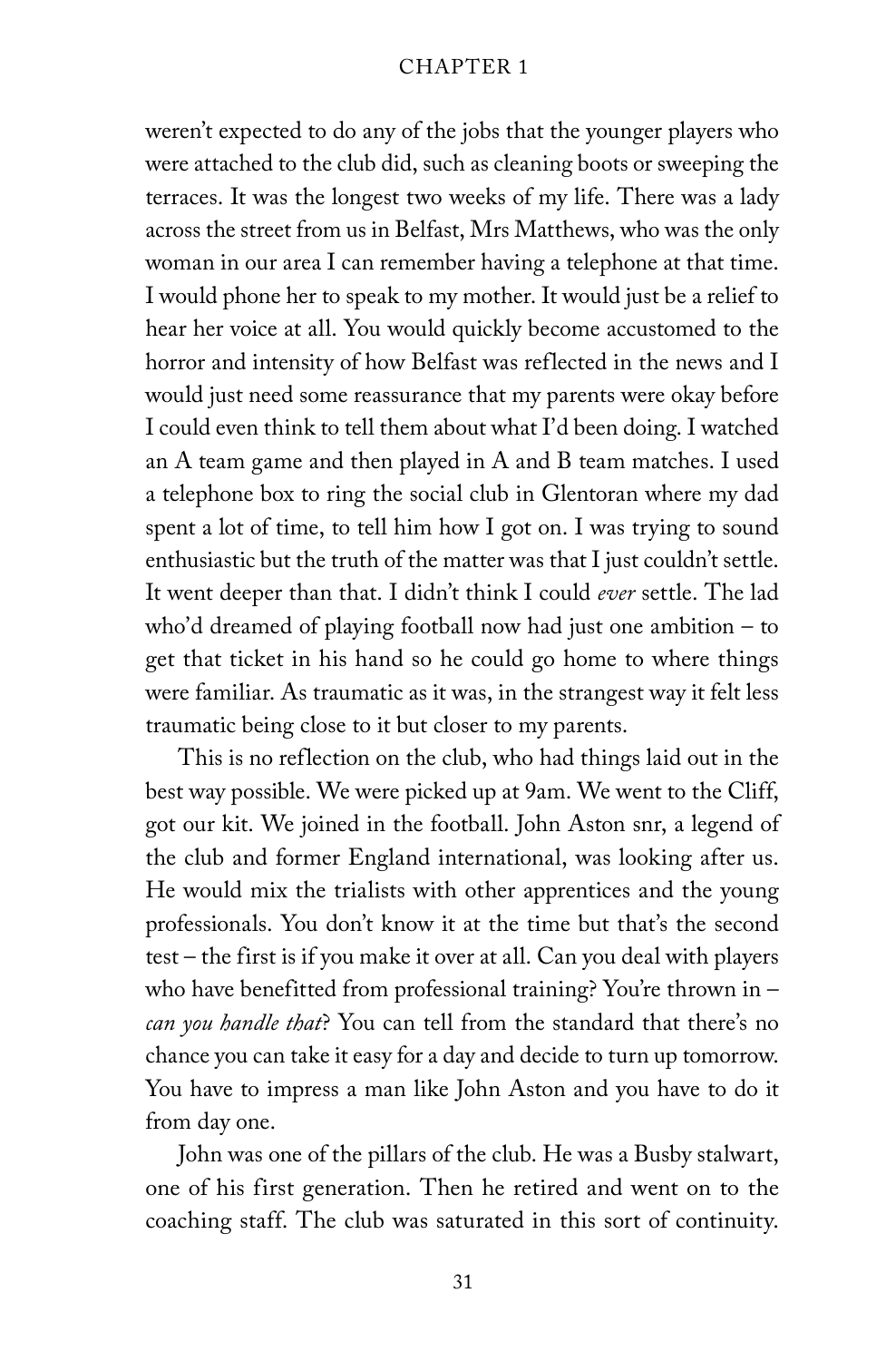You are familiar with that going in, but only when you arrive is the scale of that continuity impressed upon you. Joe Armstrong, as legendary a talent spotter as Bob Bishop. Everyone knew he was the man who'd found Bobby Charlton. You couldn't wish to meet a nicer fella. He was a football encyclopaedia. He loved the game, this small cheerful man with a massive presence. Joe and Johnny were the ones who looked after the trialists, they were the ones introducing us to the standard that was expected of us.

The other lads who had come over with me seemed to be handling things better than I was. Even that intimidated me. I talked about it to my father. He told me not to worry about it. He reminded me they were two years older than I was. They were used to playing with older lads, they'd played at a higher level than me back at home. They were more prepared. I would listen and then the second I was back on the pitch the following morning I'd forget it all and become inhibited again. Towards the end of the trial I started to think about how I was letting myself down. I tried to remind myself that I was there because Bob saw something in me. But I was worrying about being sent home or not being invited back. What if they would say I wasn't good enough or I wasn't strong enough? It would have broken my father's heart. I knew it would have done. I thought that I couldn't let it happen – but when it came to do anything about it, I just seemed to freeze. Don't get me wrong – I threw myself fully into anything that was asked. I tried to play football the way I knew how. But it was such a short time in the day to play, and the rest of the day was spent consumed and beset by this type of adolescent anxiety.

It's an unreasonable weight, but an unavoidable one at the same time. It's part of what happens signing for the biggest club in the world even though it means the scope for failure should be much higher. They had just won the European Cup. They had three European Players of the Year in their team. Of course, most youngsters would not be able to play for them. The chances of making it were slim. My first trial coincided with United's European Cup game with AC Milan. I was stood with the other trialists right at the back of the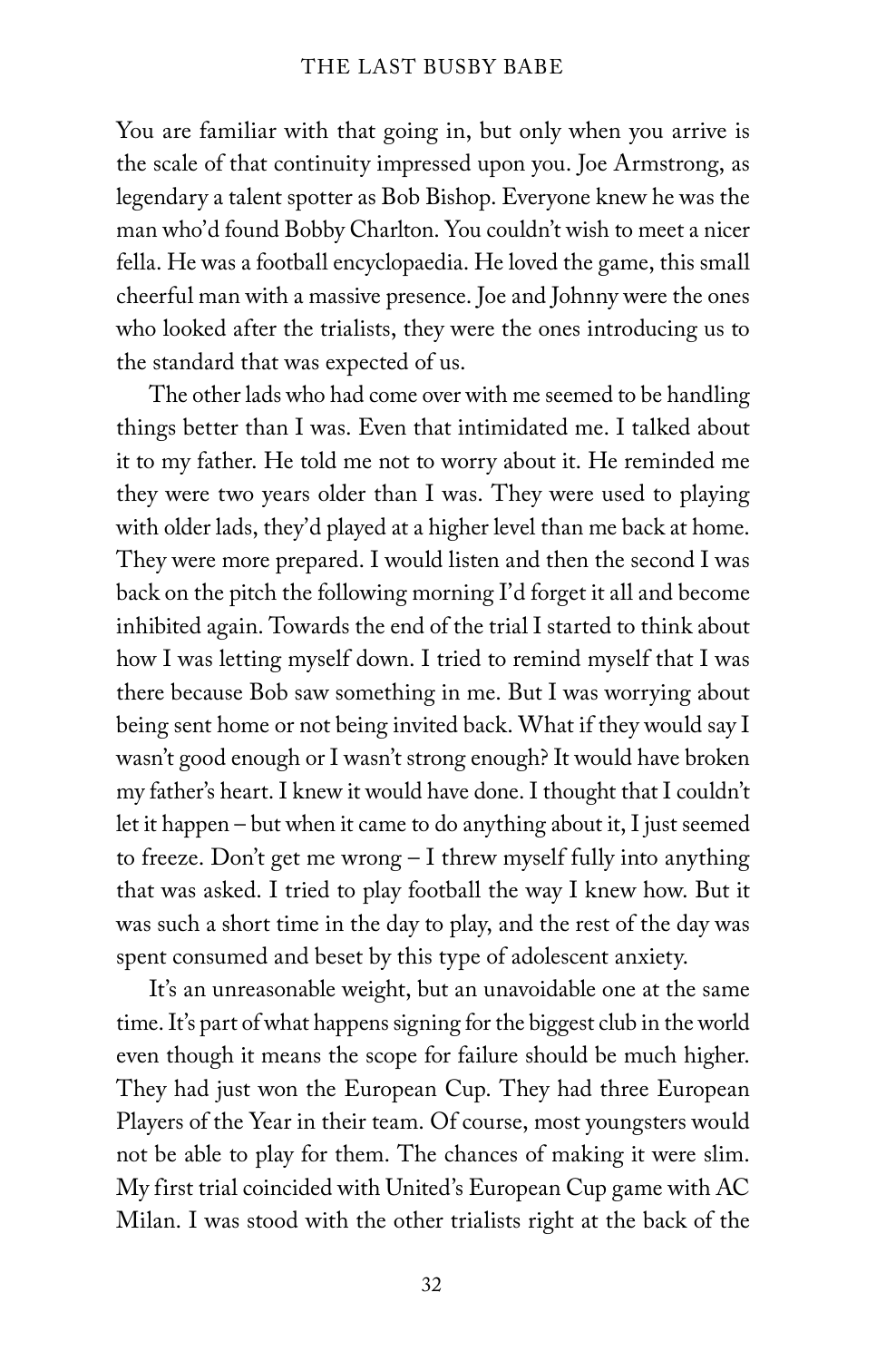South Stand. I was lucky enough that the first game I'd seen George Best play in the flesh was one of the most memorable in history. This was the second – and just as memorable for different reasons.

I suppose I was lucky that my first taste of a game at Old Trafford was a big European night but even taking that into account, this was a special atmosphere. I was lucky enough to experience one or two nights like this but it was up there with the greatest atmospheres ever at the ground. Hairs were standing on end, goosebumps all over the body, the sort of physical reaction that few arenas can inspire. I could only imagine how the players were feeling. United were two goals down from the first leg. Bobby Charlton scored late on. Then it looked as though Denis had scored – it looked a yard over the line from my angle, and from the angle of everyone else in the ground apart from the referee. The goal wasn't given. United, the holders, were out of the European Cup – but it was such a tremendous occasion that it just intensified the sense of how good you would need to be to get through the ranks. You're simultaneously overawed and desperate to get on to the pitch.

Jack Pauline was the manager of the A team and Alan Jones looked after the B team. Alan was the first one to put me in a game. 'This is the team. This is where you're playing. Now go out and enjoy yourself.' I wonder where he got that from?

We'd have these matches and then the inter-squad practice games which were mixed brilliantly with the players already there. They were serious games. Nets, referee, linesmen. The 90 minutes were the only ones I spent not consumed by the weight of everything dragging me down. Towards the end of the second trial, the two-week stay, I started thinking more about what Bob must have seen in me. Why I was here instead of any of the lads from my Mersey Street team, and how any of them would have given their right arm for this chance. Don't blow it. Go for it.

Our group was luckier than most. Drew, at 17, was offered a year's professional terms. I was offered a two-year apprenticeship by John Aston – he told me that I'd have to come back on my 15th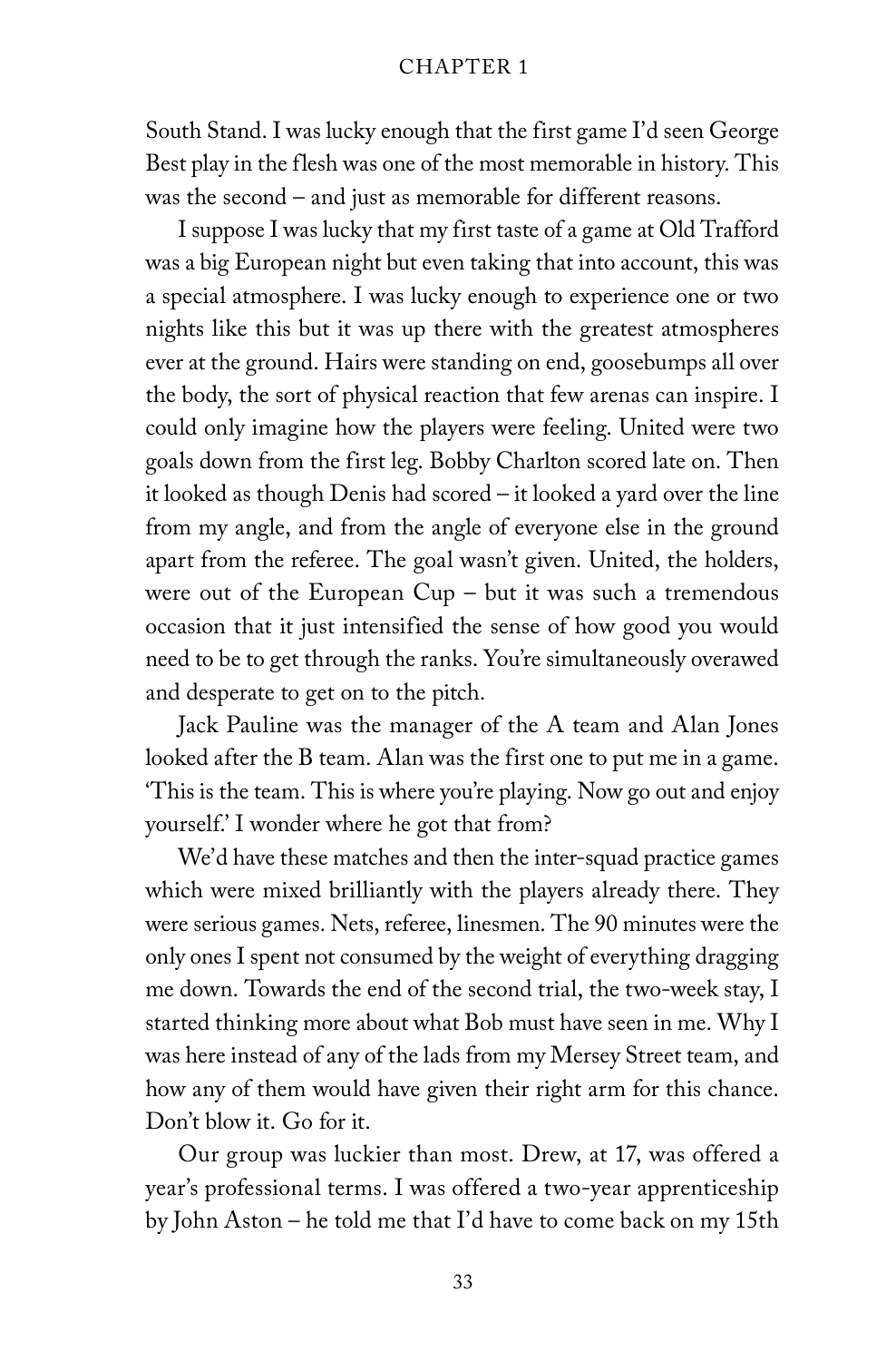birthday to sign it and that's when it would start. Derek and Jeff were sent home. I can remember our bigger group of trialists being about 15 in number. Paul Jones, Peter Fletcher, Frank McGivern, Clive Wakefield, Drew, myself and maybe one more lad were all told we'd be brought back. That wasn't a bad number to take on, but for the eight or nine lads who were told they wouldn't be coming back, well, they were heartbroken. Distraught. It was clear to see.

I can remember the local talk that summer. Signed to United, who'd won the European Cup the previous year? *You must have made your parents a few bob from that*. My mum and dad did not get a single shilling from United for me to sign for them. People thought we'd got a brown envelope. Joe Armstrong came over to see my parents with the apprentice forms. They got flights and accommodation when I signed, so they could see where I was living and being put up. The first time Mum ever got on a plane was to come to Manchester when I signed. They were made up with it.

The first time I went to Manchester I'd gone in my Northern Ireland schoolboy blazer and took my kit with me. I had a grey tie, red jumper, a pair of trousers and a pair of football boots. Another aspect of being unfamiliar. All the lads had a few changes of clothes and here I was stuck with my blazer. They wore nice jeans and new shirts every day. I felt very conscious of it. I talked to Mum about it when I got home and she made sure that when I went back I would have a new wardrobe. She went to Burtons and kitted me out. It was only years later when I realised she'd done that on tick, as we said in Belfast. I suppose it's difficult to understand in these days where so much is bought on credit but it wasn't really a done thing in those days and there was a tough pride in the Belfast people which would normally prohibit them from doing something like that. Mum, who would have been happier than anyone if I didn't go back at all, was doing all she could to make me feel comfortable in order to give it the best shot. It came up in conversation a few years later, Dad mentioned it in passing. I was so touched by it.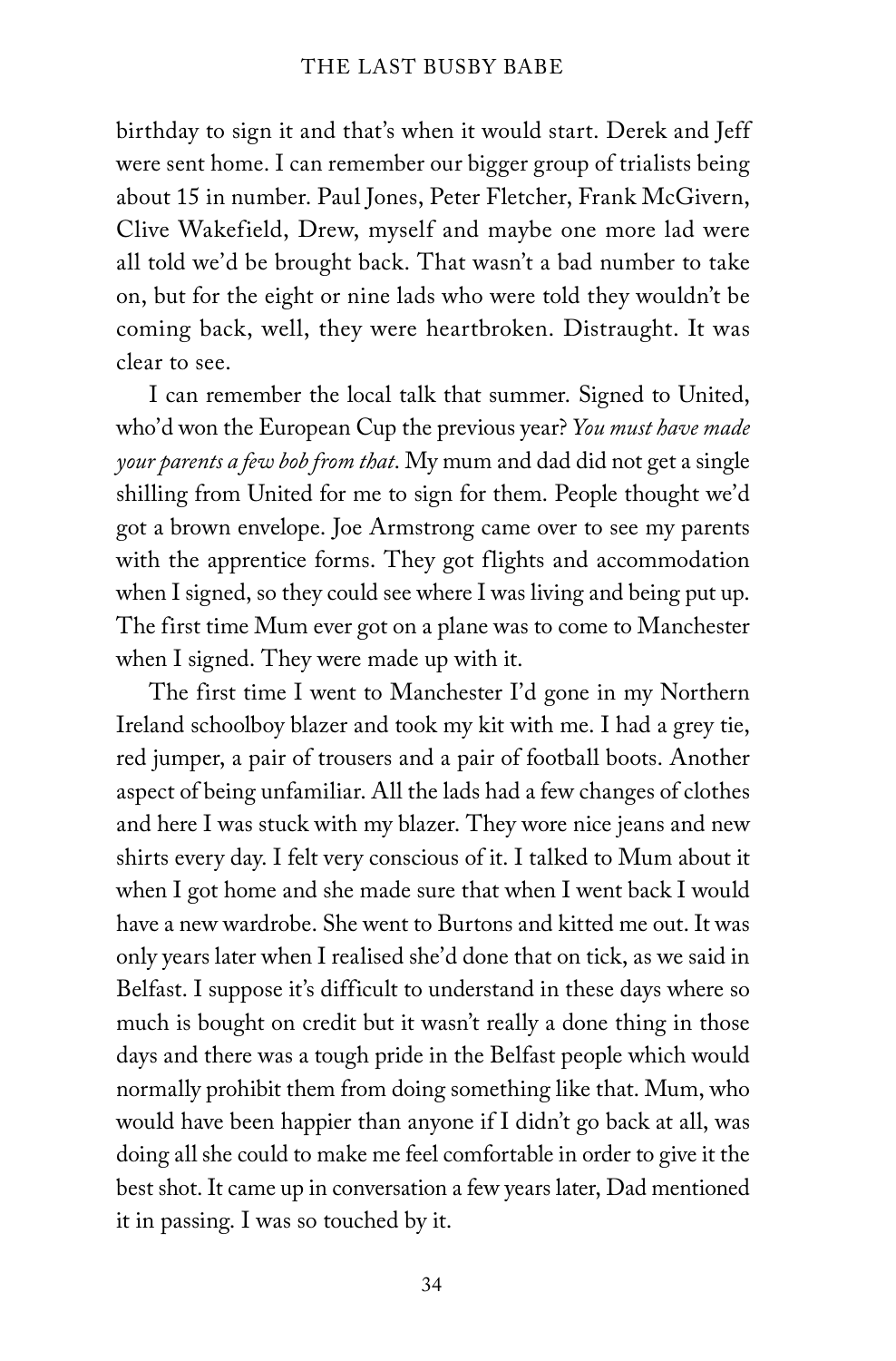Back in Manchester to give it a full-time crack, I was back in digs with Drew Harris at Cavendish Road in Stretford. I was still always phoning home. Goodbyes with my mum never got easier. Dad was proud as punch. I knew he'd been telling anyone who would listen about his son going on trial to United, so when I was offered the apprenticeship he could boast about that too. The phrase 'you'll never be as good as your old man' never really came up anymore, but if I phoned him on a Saturday after an A or B team game, where I might have played well or scored a goal, I might have had to call the social club to have a word. With a few drinks in him, he'd say, 'Well done, son, but you know what I'm gonna say,' and it would always be me completing the sentence. 'I'll never be as good as you, Dad.'

I settled in Cavendish Road but I should mention the incident that happened beforehand. In the second trial, I'd stayed with Jeff at Mrs Beresford's house on Kings Road in Stretford, near the bowling alley. She showed us to our bedroom. She told us the times for breakfast and dinner – she would ring a bell when it was ready, and other than that, when we were in we were expected to stay in our room. She read out rules and regulations for living there. I was already feeling uncomfortable but that was nothing compared to breakfast the following morning. The bell went and me and Jeff went downstairs. I was struck by a foul odour. Mrs Beresford had made us kippers for breakfast. I had never eaten a kipper in my life. Jeff was looking at me as if to say he hadn't either.

There was a little bit of toast and tea on the side so I timidly took a slice while Jeff gave the kippers a good go. Mrs Beresford noticed I hadn't touched the plate.

'I'm sorry,' I said, 'I don't like …'

'What do you mean you don't like kippers? Do you know how much these cost?'

'I'm sorry, I don't eat fish.'

'Well I have been told by Mr Armstrong and the gentlemen at Old Trafford that this is what I am to make you.'

'I'm sorry,' I repeated, 'I'll have an egg.'